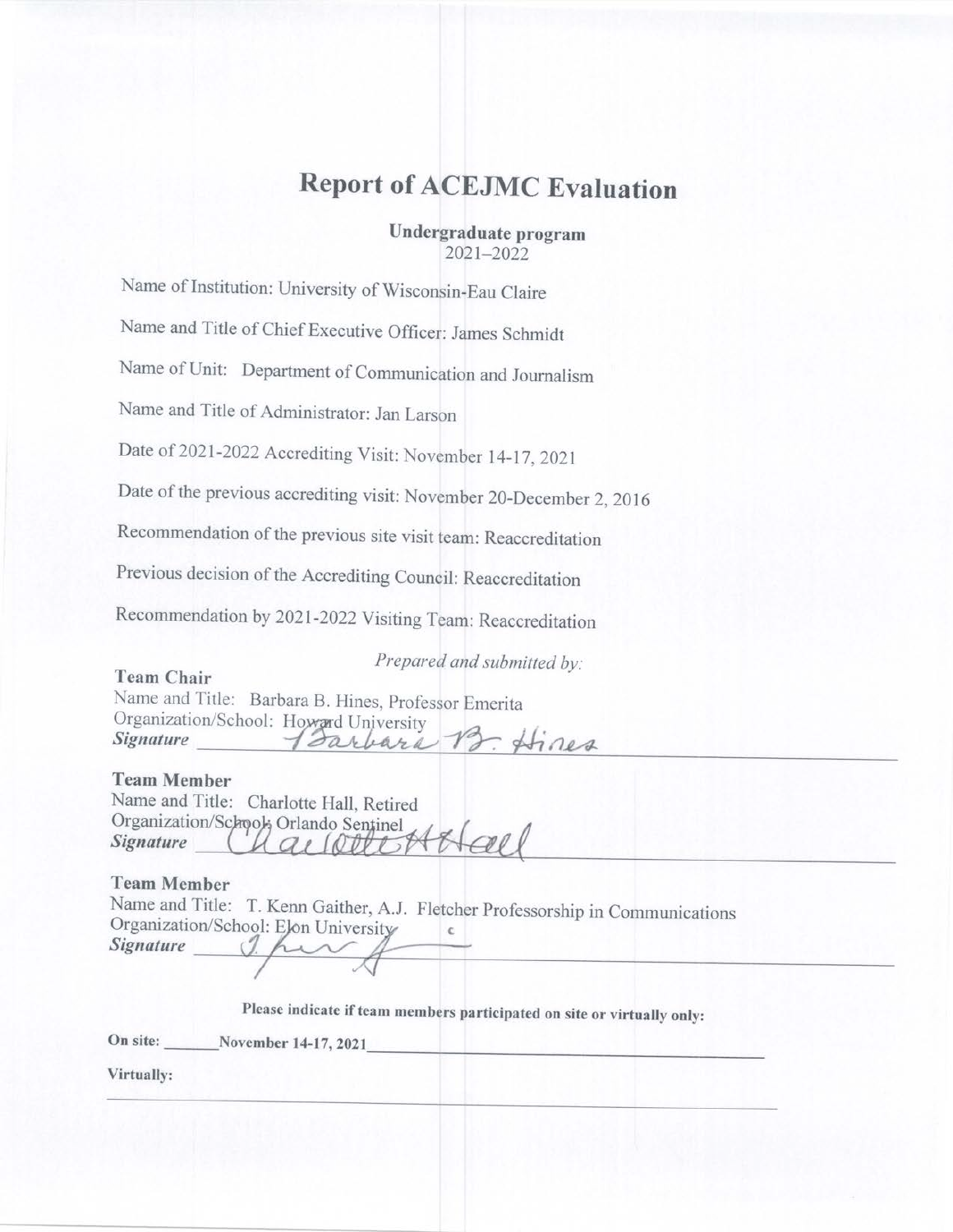## **Part I: General Information**

**Name of Institution:** University of Wisconsin-Eau Claire

**Name of Unit:** Department of Communication and Journalism

**Year of Visit:** 2021-2022

## **1. Check regional association by which the institution now is accredited.**

- Middle States Association of Colleges and Schools
- New England Association of Schools and Colleges
- \_X\_ North Central Association of Colleges and Schools
- Northwest Association of Schools and Colleges
- Southern Association of Colleges and Schools
- \_\_\_ Western Association of Schools and Colleges

*If the unit seeking accreditation is located outside the United States, provide the name(s) of the appropriate recognition or accreditation entities:* 

# **2. Indicate the institution's type of control; check more than one if necessary.**

| Private         |
|-----------------|
| X Public        |
| Other (specify) |

## **3. Provide assurance that the institution has legal authorization to provide education beyond the secondary level in your state.** *It is not necessary to include entire authorizing documents. Public institutions may cite legislative acts; private institutions may cite charters or other authorizing documents.*

[Wisconsin state statutes, Chapter 36,](https://docs.legis.wisconsin.gov/statutes/statutes/36) provide the University of Wisconsin-Eau Claire, as a part of the University of Wisconsin System, authority to provide an education beyond secondary school in the state.

## **4. Has the journalism/mass communications unit been evaluated previously by the Accrediting Council on Education in Journalism and Mass Communications?**

\_X\_ Yes \_\_\_ No

# **If yes, give the date of the last accrediting visit:**

Full visit 2014; Revisit Fall 2016

# **5. When was the unit or sequences within the unit first accredited by ACEJMC?**

1978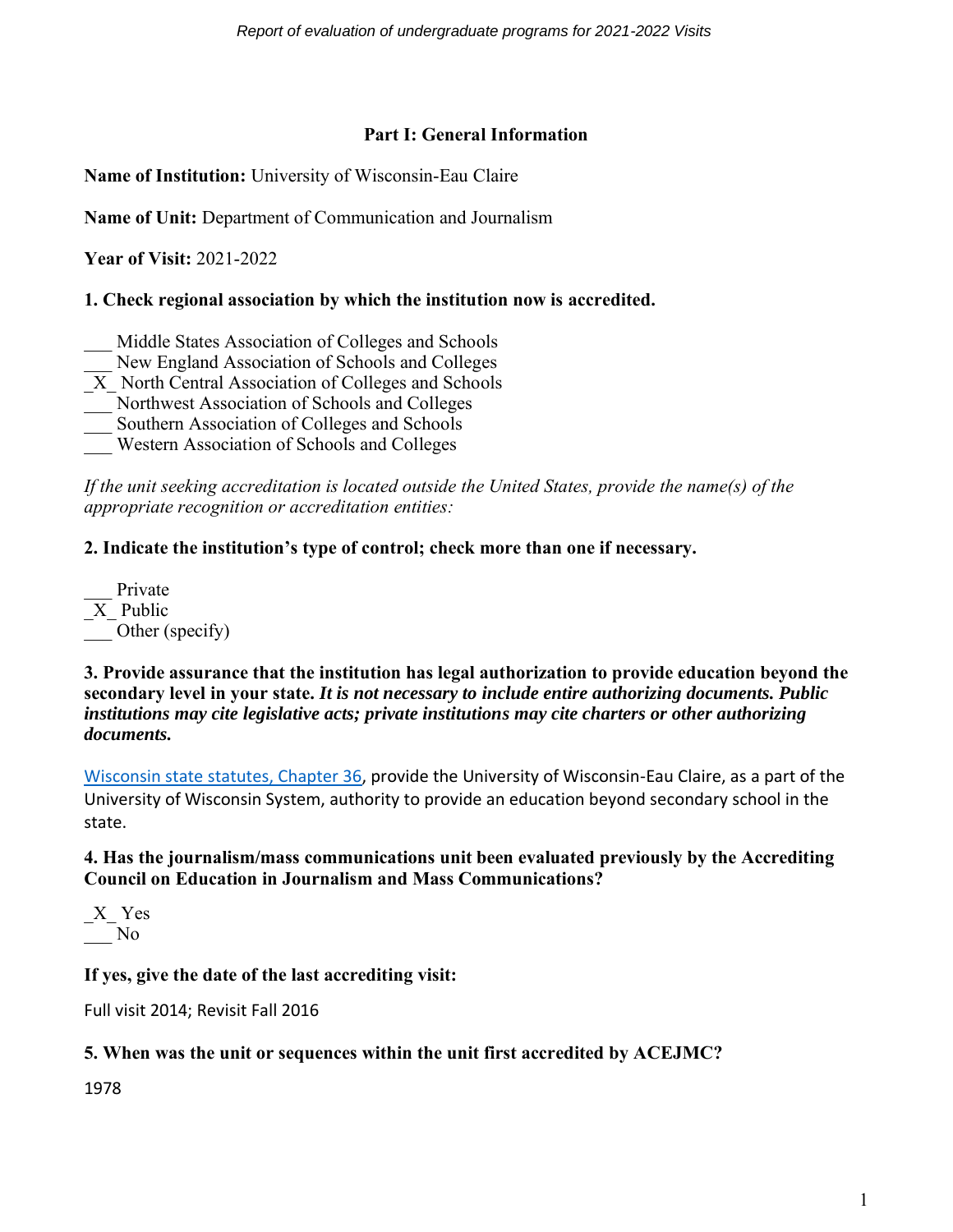# **6. Provide the unit's mission statement. Statement should give date of adoption and/or last revision.**

The Department of Communication & Journalism prepares students for successful professional, personal, and civic lives by providing theoretically grounded academic and experiential learning in communication studies, organizational communication, integrated strategic communication, and journalism. We affirm the key role of these disciplines in creating and maintaining an informed and engaged democratic citizenry and creating and maintaining effective relationships. Adopted 2013. Revised 2016.

# **7. What are the type and length of terms?**

Semesters of 14 weeks Quarters of \_\_\_\_\_ weeks Summer sessions of \_\_\_\_\_ weeks Intersessions of weeks

# **8. Check the programs offered in journalism/mass communications:**

\_X\_ Bachelor's degree Master's degree Ph.D. degree

## **9. List the specific undergraduate degrees as well as the majors or sequences being reviewed by ACEJMC. \*Indicate online degrees.**

B.A./B.S. in Integrated Strategic Communication: Advertising B.A./B.S. in Integrated Strategic Communication: Public Relations B.A./B.S. in Journalism

## **10. Credit hours required by the university for an undergraduate degree: (Specify semester-hour or quarter-hour credit.)**

120 Semester Credit Hours

## **11. Give the number of credit hours students may earn for internship experience. (Specify semester-hour or quarter-hour credit.)**

Students may earn a total of 6 credits in internship. Three credits can be earned in an Interdisciplinary Studies (IDIS) internship course (these are counted toward the major only in exceptional situations), and 3 in a department internship course. Most students do only one or the other. Students may pursue internships independently of the university.

**12. List each professional journalism or mass communications sequence or specialty offered and give the name of the person in charge.**

| <b>Name of Sequence or Specialty</b>                 | <b>Person in Charge</b> |
|------------------------------------------------------|-------------------------|
| Integrated Strategic Communication: Advertising      | Dr. Won Jang            |
| Integrated Strategic Communication: Public Relations | Dr. Mary Worley         |
| Journalism                                           | Prof. Jan Larson        |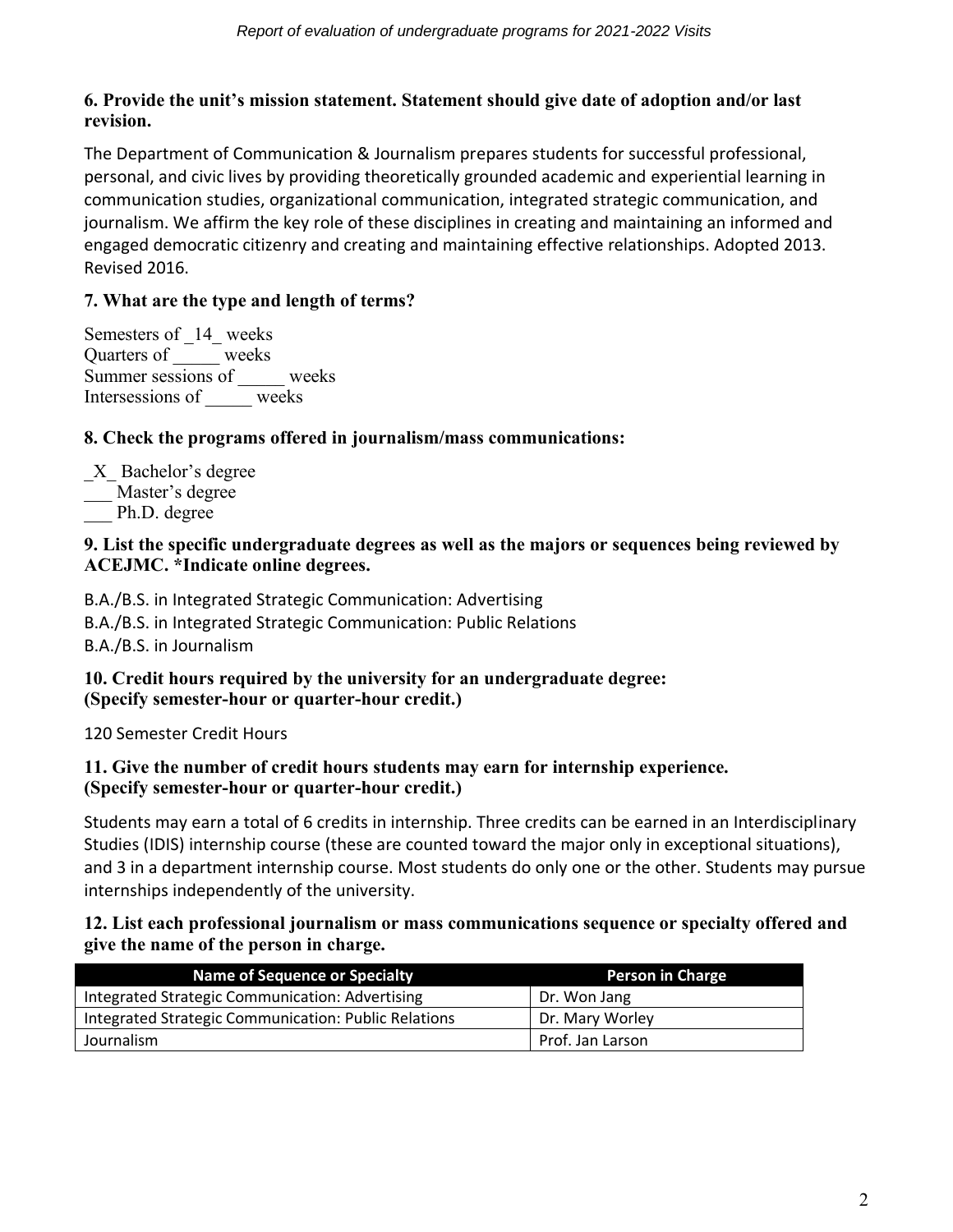## **13. Number of full-time students enrolled in the institution:**

The 2020 [Fact Book](https://www.uwec.edu/institutional-research/factbook-landing-page/factbook-enrollment/) lists 9,255 full-time undergraduate students and 323 full-time graduate students.

Total FTE: 9,578.

**14. Number of undergraduate majors in the accredited unit, by sequence and total (if the unit has pre-major students, list them as a single total):**

| <b>Name of Sequence or Specialty</b>                   | <b>Undergraduate Majors</b> |
|--------------------------------------------------------|-----------------------------|
| <b>Integrated Strategic Communication: Advertising</b> | 40                          |
| Integrated Strategic Communication: Public Relations   | 84                          |
| Journalism                                             | 53                          |
| <b>Communication Studies</b>                           | 59                          |
| <b>Organizational Communication</b>                    | 67                          |
| TOTAL                                                  | 303                         |

## *Minors and Certificates*

| <b>Name of Sequence or Specialty</b>                           | <b>Undergraduate Minors</b> | Undergraduate<br><b>Certificate</b>                                 |  |
|----------------------------------------------------------------|-----------------------------|---------------------------------------------------------------------|--|
| Integrated Strategic Communication:<br>Advertising             | 15                          |                                                                     |  |
| Integrated Strategic Communication:<br><b>Public Relations</b> | 15                          | (Certificate is in ISC without PR<br>or Advertising specialization) |  |
| <b>Journalism</b>                                              | 20                          |                                                                     |  |
| Communication Studies                                          | 33                          | 11<br>(Certificate is in Social<br>Advocacy)                        |  |
| Organizational Communication                                   | 17                          | 12                                                                  |  |
| ΤΟΤΑL                                                          | 100                         | 37                                                                  |  |

**15. Number of students in each section of all skills courses (newswriting, reporting, editing, photography, advertising copy, broadcast news, public relations writing, etc.). List enrollment by section for the term during which the visit will occur and the preceding term. Include a separate list for online skills courses, which also must meet the 20-1 ratio. (The Council has ruled that campaigns courses are exempt from the 20-1 ratio.)**

#### **In-Person Skills Courses**

| Term           | <b>Dept</b> | <b>Course</b><br><b>Number</b> | <b>Section</b> | <b>Component</b> | <b>Course Title</b> | <b>Enroll</b><br><b>Total</b> |
|----------------|-------------|--------------------------------|----------------|------------------|---------------------|-------------------------------|
| Spring<br>2021 | CJ          | 184                            | 801            | <b>LEC</b>       | MULTIMEDIA COMM     | 57                            |
| Spring<br>2021 | CJ          | 184                            | 802            | <b>LEC</b>       | MULTIMEDIA COMM     | 59                            |
| Spring<br>2021 | CJ          | 184                            | 310            | LAB              | MULTIMEDIA COMM     | 19                            |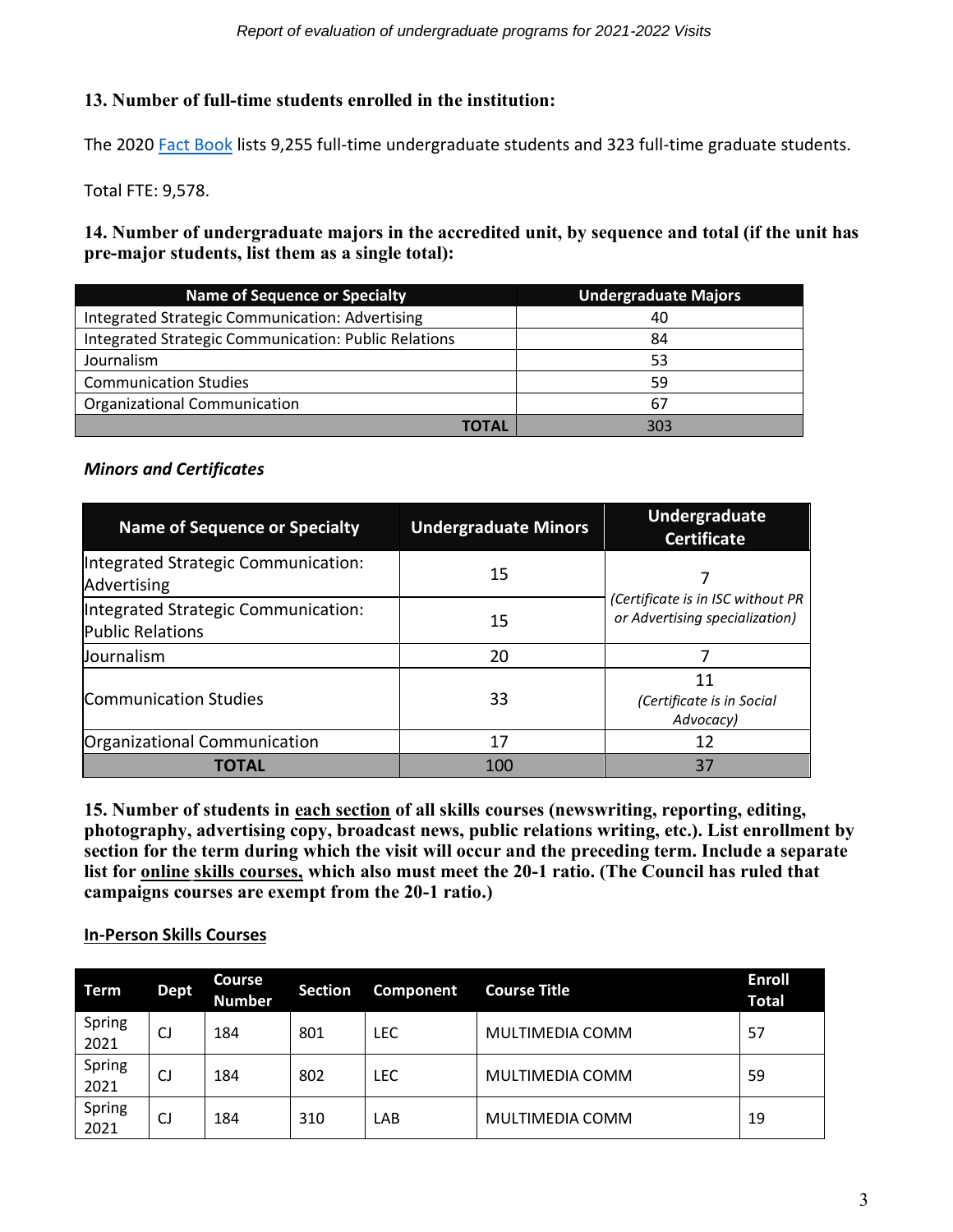| <b>Term</b>    | <b>Dept</b> | <b>Course</b><br><b>Number</b> | <b>Section</b> | Component  | <b>Course Title</b>      | <b>Enroll</b><br><b>Total</b> |
|----------------|-------------|--------------------------------|----------------|------------|--------------------------|-------------------------------|
| Spring<br>2021 | CJ          | 184                            | 311            | LAB        | MULTIMEDIA COMM          | 19                            |
| Spring<br>2021 | CJ          | 184                            | 312            | LAB        | MULTIMEDIA COMM          | 19                            |
| Spring<br>2021 | CJ          | 184                            | 320            | LAB        | MULTIMEDIA COMM          | 19                            |
| Spring<br>2021 | <b>CJ</b>   | 184                            | 321            | LAB        | MULTIMEDIA COMM          | 20                            |
| Spring<br>2021 | <b>CJ</b>   | 184                            | 322            | LAB        | MULTIMEDIA COMM          | 20                            |
| Spring<br>2021 | CJ          | 241                            | 801            | <b>LEC</b> | A/V PROD PROCESS         | 15                            |
| Spring<br>2021 | CJ          | 241                            | 310            | LAB        | A/V PROD PROCESS         | 15                            |
| Spring<br>2021 | CJ          | 260                            | 801            | <b>LEC</b> | <b>INTRO ISC</b>         | 27                            |
| Spring<br>2021 | CJ          | 260                            | 931            | LAB        | <b>INTRO ISC</b>         | 13                            |
| Spring<br>2021 | CJ          | 260                            | 932            | LAB        | <b>INTRO ISC</b>         | 14                            |
| Spring<br>2021 | CJ          | 284                            | 001            | <b>LEC</b> | <b>INTRO PHOTOGRAPHY</b> | 13                            |
| Spring<br>2021 | CJ          | 284                            | 310            | LAB        | <b>INTRO PHOTOGRAPHY</b> | 13                            |
| Spring<br>2021 | CJ          | 284                            | 310            | LAB        | <b>INTRO PHOTOGRAPHY</b> | 13                            |
| Spring<br>2021 | <b>CJ</b>   | 373                            | 801            | <b>LEC</b> | <b>WRITING ISC</b>       | 23                            |
| Spring<br>2021 | CJ          | 373                            | 931            | LAB        | <b>WRITING ISC</b>       | 15                            |
| Spring<br>2021 | CJ          | 373                            | 932            | LAB        | <b>WRITING ISC</b>       | 8                             |
| Spring<br>2021 | CJ          | 380                            | 001            | <b>LEC</b> | VIS COMM DESIGN          | 16                            |
| Spring<br>2021 | CJ          | 380                            | 310            | LAB        | VIS COMM DESIGN          | 16                            |
| Fall<br>2021   | CJ          | 184                            | 801            | <b>LEC</b> | MULTIMEDIA COMM          | 60                            |
| Fall<br>2021   | CJ          | 184                            | 802            | <b>LEC</b> | MULTIMEDIA COMM          | 60                            |
| Fall<br>2021   | CJ          | 184                            | 310            | LAB        | MULTIMEDIA COMM          | 20                            |
| Fall<br>2021   | CJ          | 184                            | 311            | LAB        | MULTIMEDIA COMM          | 20                            |
| Fall<br>2021   | CJ          | 184                            | 312            | LAB        | MULTIMEDIA COMM          | 20                            |
| Fall<br>2021   | CJ          | 184                            | 320            | LAB        | MULTIMEDIA COMM          | 20                            |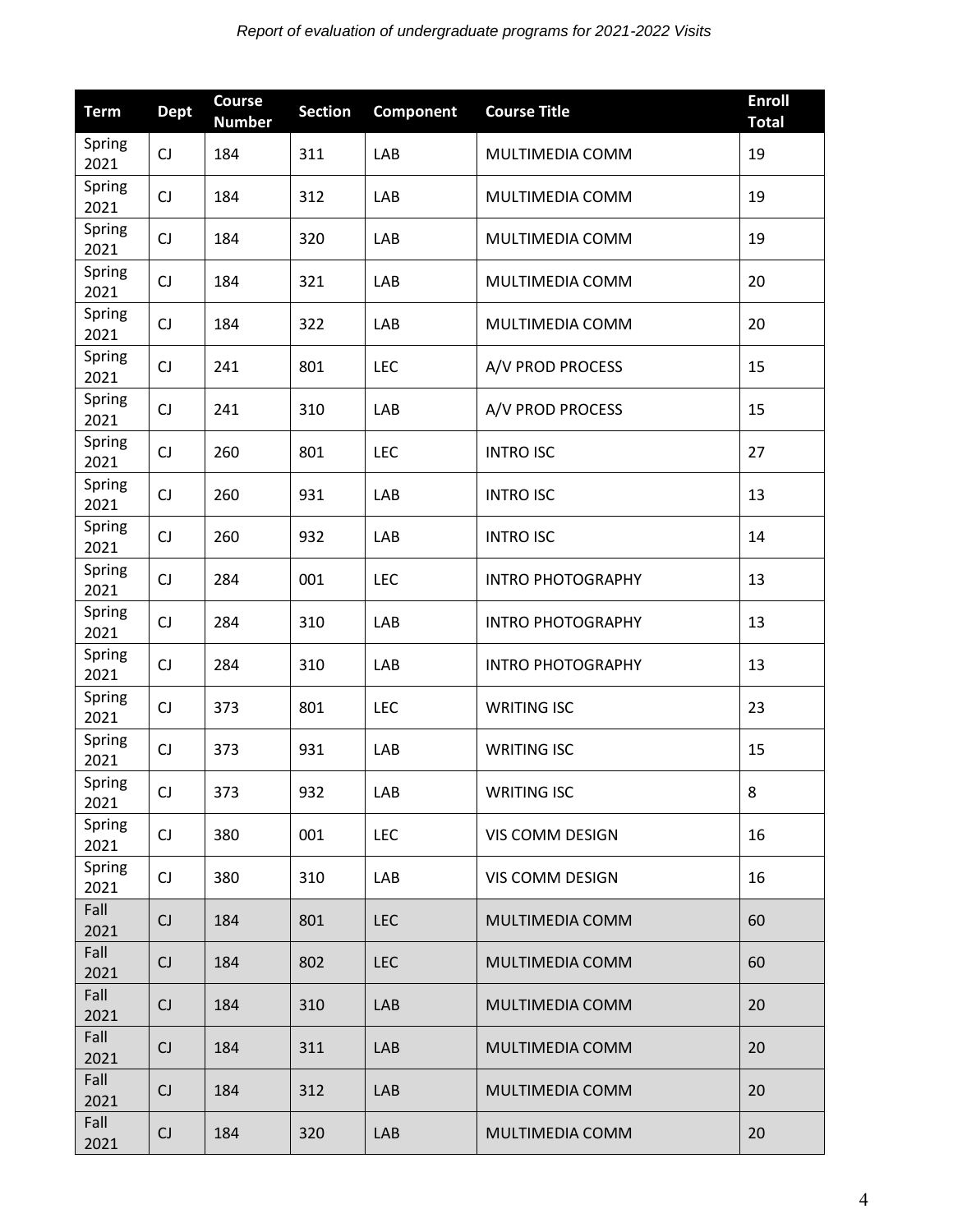| <b>Term</b>  | <b>Dept</b> | <b>Course</b><br><b>Number</b> | <b>Section</b> | Component  | <b>Course Title</b>      |        |
|--------------|-------------|--------------------------------|----------------|------------|--------------------------|--------|
| Fall<br>2021 | CJ          | 184                            | 321            | <b>LAB</b> | MULTIMEDIA COMM          | 20     |
| Fall<br>2021 | CJ          | 184                            | 322            | LAB        | <b>MULTIMEDIA COMM</b>   | 20     |
| Fall<br>2021 | CJ          | 222                            | 001            | <b>LEC</b> | <b>BEGIN JOURNALISM</b>  | 19     |
| Fall<br>2021 | CJ          | 222                            | 310            | LAB        | <b>BEGIN JOURNALISM</b>  | 19     |
| Fall<br>2021 | CJ          | 241                            | 001            | <b>LEC</b> | A/V PROD PROCESS         | 13     |
| Fall<br>2021 | CJ          | 241                            | 310            | LAB        | A/V PROD PROCESS         | 13     |
| Fall<br>2021 | CJ          | 260                            | 001            | <b>LEC</b> | <b>INTRO ISC</b>         | 15     |
| Fall<br>2021 | CJ          | 260                            | 310            | LAB        | <b>INTRO ISC</b>         | 10     |
| Fall<br>2021 | CJ          | 260                            | 311            | LAB        | <b>INTRO ISC</b>         | 5      |
| Fall<br>2021 | CJ          | 284                            | 001            | <b>LEC</b> | <b>INTRO PHOTOGRAPHY</b> |        |
| Fall<br>2021 | CJ          | 284                            | 310            | <b>LAB</b> | <b>INTRO PHOTOGRAPHY</b> |        |
| Fall<br>2021 | CJ          | 284                            | 311            | <b>LAB</b> | <b>INTRO PHOTOGRAPHY</b> | 16     |
| Fall<br>2021 | CJ          | 373                            | 001            | <b>LEC</b> | <b>WRITING ISC</b>       | 24     |
| Fall<br>2021 | CJ          | 373                            | 310            | LAB        | <b>WRITING ISC</b>       | 15     |
| Fall<br>2021 | CJ          | 373                            | 311            | LAB        | <b>WRITING ISC</b>       | 9      |
| Fall<br>2021 | CJ          | 427                            | 001            | <b>LEC</b> | ADV REPORT AND EDIT      | 10     |
| Fall<br>2021 | CJ          | 427                            | 310            | LAB        | ADV REPORT AND EDIT      | $10\,$ |

*Notes.* Courses with section numbers that begin with "8" have the lecture portion of the course online, but the lab portion of courses were offered in-person. Courses with section numbers that begin with "9" are hybrid courses meaning that due to the University's decision to lower classroom capacities to allow physical distancing, the course was taught with some students in the room and some attending synchronously via Zoom or a related technology.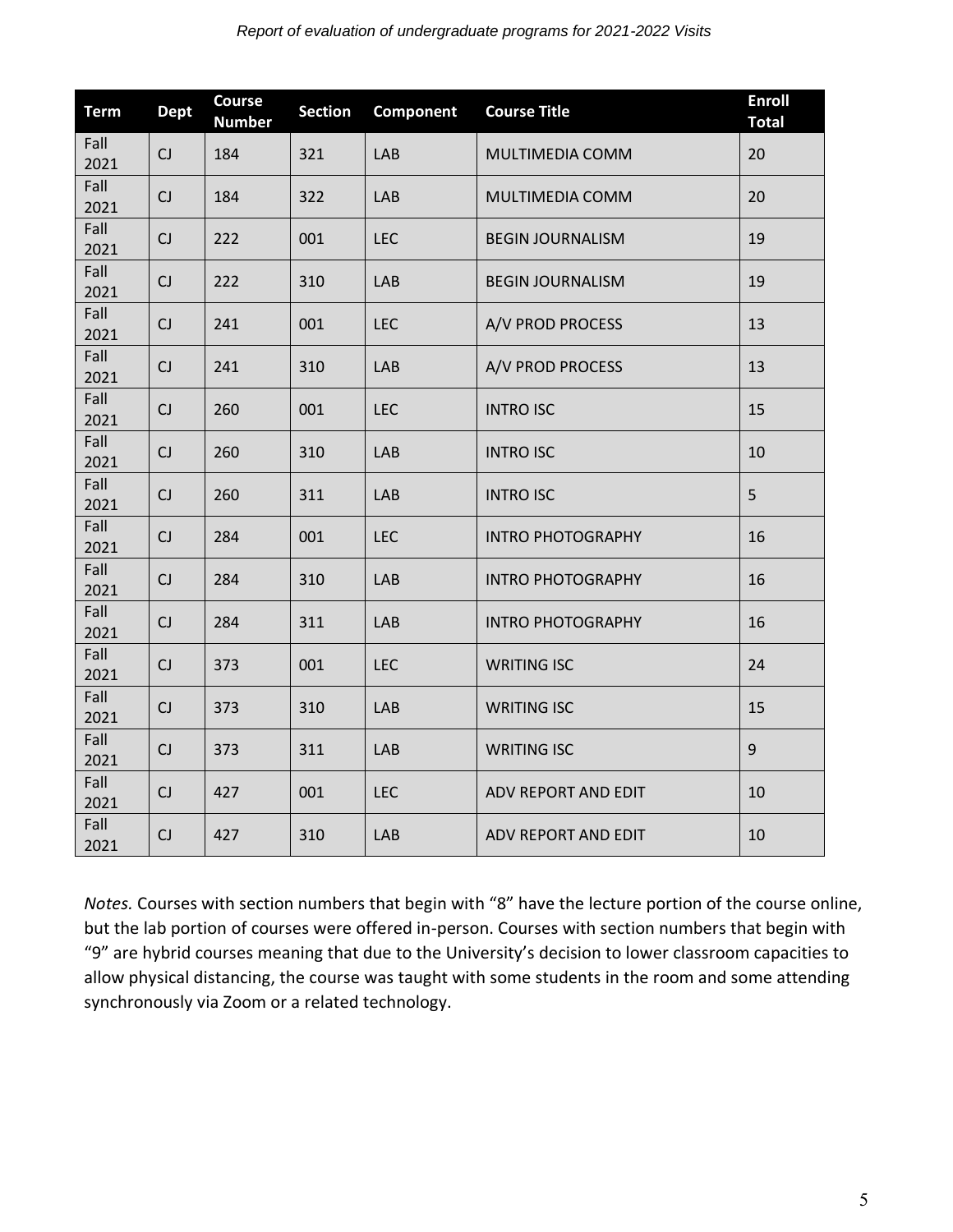| <b>Term</b>    | <b>Dept</b> | <b>Course</b><br><b>Number</b> | <b>Section</b> | Component  | <b>Course Title</b>     | <b>Enroll</b><br><b>Total</b> |
|----------------|-------------|--------------------------------|----------------|------------|-------------------------|-------------------------------|
| Spring<br>2021 | CJ          | 222                            | 801            | <b>LEC</b> | <b>BEGIN JOURNALISM</b> | 20                            |
| Spring<br>2021 | CJ          | 222                            | 831            | LAB        | <b>BEGIN JOURNALISM</b> | 20                            |
| Spring<br>2021 | CJ          | 321                            | 801            | <b>LEC</b> | <b>INTER JOURNALISM</b> | 13                            |
| Spring<br>2021 | <b>CJ</b>   | 321                            | 310            | <b>LAB</b> | <b>INTER JOURNALISM</b> | 13                            |
| Spring<br>2021 | <b>CJ</b>   | 429                            | 801            | <b>LEC</b> | DIGITAL NEWSROOM        | 12                            |
| Spring<br>2021 | C.          | 429                            | 831            | LAB        | DIGITAL NEWSROOM        | 12                            |

#### **Online Skills Courses**

## **16. Total expenditures planned by the unit for the 2021–2022 academic year:**

Total expenditures planned by the unit for the 2021-2022 academic year: \$1,021,025

Give percentage increase or decrease in three years:

2018-2019 AY + 1.4% (from AY 2017-2018) 2019-2020 AY - 3.5% (from AY 2018-2019) 2020-2021 AY - 2.6% (from AY 2019-2020) 2021-2022 AY + 16.5% (from AY 2020-2021)\*

*\*The increase seen in AY 2021-2022 comes from the restoration of funds removed during AY 2020-2021 to meet expected budget shortfalls during COVID. Additionally, the AY 2021-2022 budget includes grant funds for updates to department-sponsored radio and television studios; these funds are nonrenewable and as such the unit will see a budget decrease next academic year.*

Amount expected to be spent this year on full-time faculty salaries:

Full-Time Faculty Salaries 21-22: \$872,750

**17. List name and rank of all full-time faculty in the accredited unit in Fall 2021. (Full-time faculty refers to those defined as such by the university.) Identify those not teaching because of leaves, sabbaticals, etc.**

| <b>Full Time Faculty</b> |                            |  |  |  |  |
|--------------------------|----------------------------|--|--|--|--|
| Name                     | Rank                       |  |  |  |  |
| Dr. Won Jang             | <b>Full Professor</b>      |  |  |  |  |
| Prof. Jack Kapfer        | <b>Associate Professor</b> |  |  |  |  |
| Prof. Jan Larson         | <b>Full Professor</b>      |  |  |  |  |
| Prof. Mengyan Ma         | <b>Assistant Professor</b> |  |  |  |  |
| Prof. Ellen Mahaffy      | <b>Associate Professor</b> |  |  |  |  |
| Dr. Ganga Vadhavkar      | <b>Associate Professor</b> |  |  |  |  |
| Dr. Mary Worley          | <b>Assistant Professor</b> |  |  |  |  |

# **Full Time Faculty**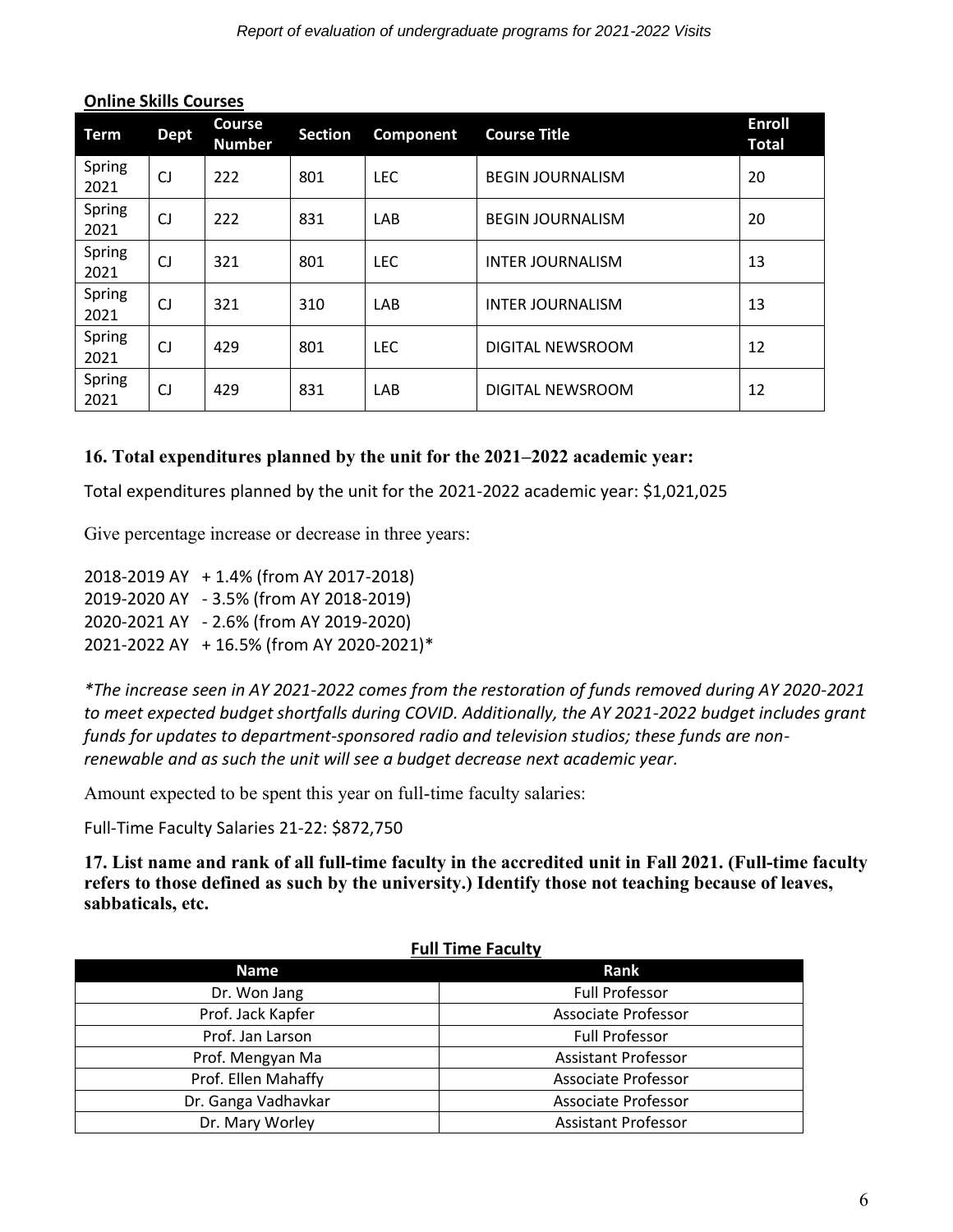**18. List names of part-time/adjunct faculty teaching at least one course in Fall 2021. Also list names of part-time faculty teaching Spring 2021. (If your school has its accreditation visit in Spring 2022, please provide the Spring 2022 adjunct list in the updated information.)**

## **Fall 2021**

Tiffany Lewis (CJ 202: Fundamentals of Speech)

## **Spring 2021**

Dr. Mike Dorsher (CJ 222: Beginning Journalism; CJ 429 Digital Newsroom)

## **19. Schools on the semester system:**

For each of the last two academic years, please give the number and percentage of graduates who earned 72 or more semester hours outside of journalism and mass communications.

> 72 or more semester hours outside of journalism and mass communications

| Year                       | Total<br>Graduates | Number<br>in Compliance | Percent |
|----------------------------|--------------------|-------------------------|---------|
| 2020-2021<br>academic year | 54                 | 54                      | 100%    |
| 2019-2020<br>academic year | 47                 | 4.                      | 100%    |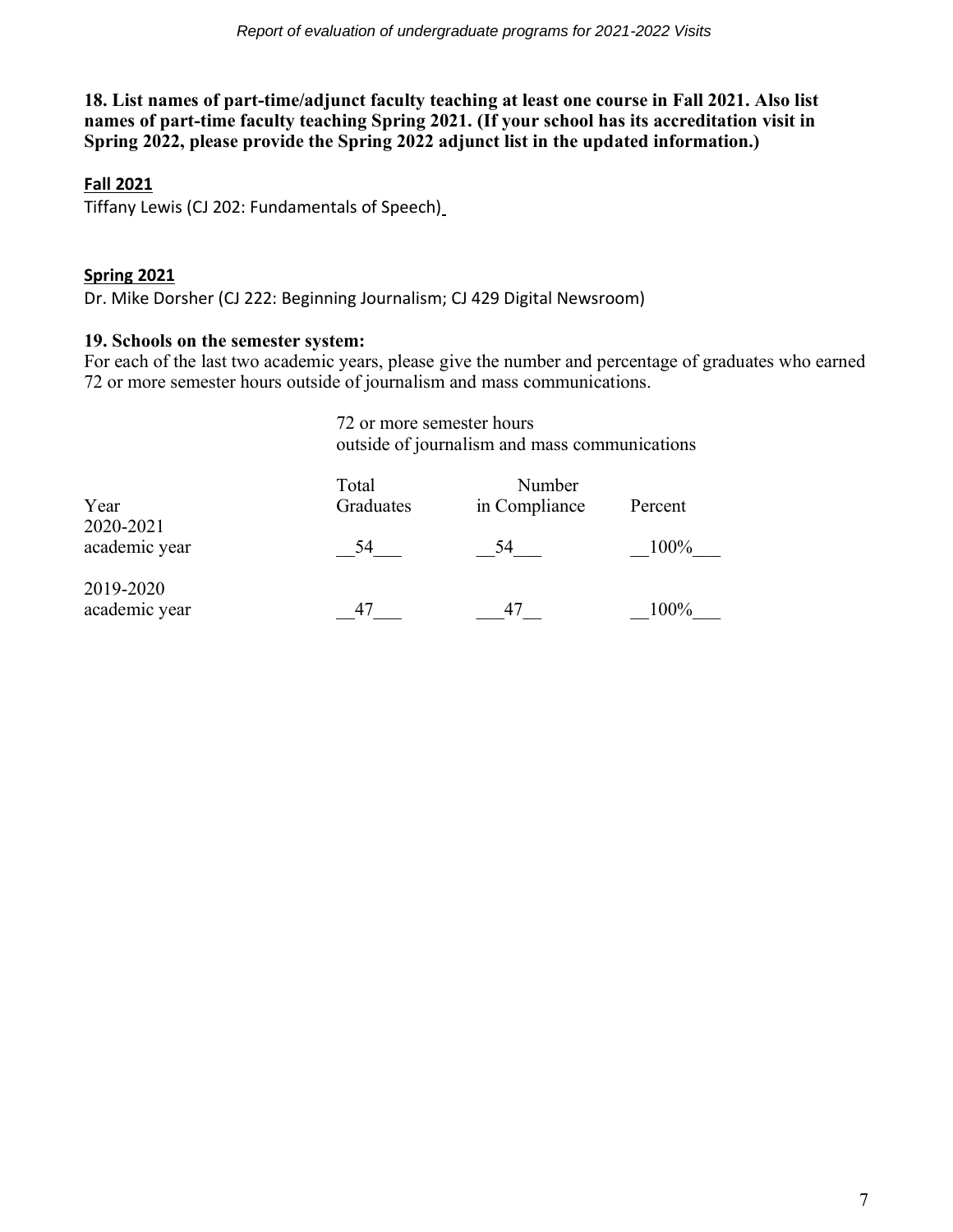## **PART II — Standard 1: Mission, Governance and Administration**

**Unit performance with regard to indicators:**

#### **a). The unit has a written mission statement and a written strategic or long-range plan that provides vision and direction for its future, identifies needs and resources for its mission and goals and is supported by university administration outside the unit. The unit annually updates its data on the ACEJMC searchable database website [\(https://lookup.acejmc.org\)](https://lookup.acejmc.org/).**

The Department of Communication and Journalism at the University of Wisconsin-Eau Claire is one of two programs accredited in the state of Wisconsin. Journalism education has been offered in various unit configurations since 1953; accreditation was first earned in 1978. The program is housed in the College of Arts and Sciences, one of four colleges on the Eau Claire campus.

Faculty and instructional academic staff approved the current 5-year strategic plan in 2020. It clearly articulates the mission, vision, and values for the Department, focusing on both ACEJMC professional values and competencies and the National Communication Association's Outcomes in Communication. In developing the plan, the Department analyzed its strengths, weaknesses, opportunities, and threats to develop goals and strategies to assure the sustainability of a healthy and viable department and learning environment. Those goals range from providing for a four-year degree completion to providing each student with two High Impact Practices (HIPs); from housing an expansive equity, diversity, inclusion program encompassing recruitment efforts, curriculum, and programming. It offers a crisis response plan to support students, staff, and faculty in times of emergency (i.e., a house fire, family tragedy, or the COVID-19 pandemic). Each year, the faculty identifies a list of priorities for the year at a Fall Faculty Workday; progress toward those goals is summarized during the final department meeting each year.

## **b). The unit has policies and procedures for substantive faculty governance that ensure faculty oversight of educational policy and curriculum.**

The *Faculty and Academic Staff Rules and Procedures (FASRP) Handbook*, recently updated in 2021, provides policies, procedures, and the roles of faculty and students in governance and development of educational policy and curriculum. All department faculty, staff and support staff meet at least once a month, more typically twice a month. Committees often begin discussion separate from the entire unit faculty/staff and develop recommendations; those recommendations are then brought to full unit faculty/staff for a vote. In addition to the traditional committees, the faculty has four project work groups: Community Engagement, Diversity Initiatives, Curriculum Mapping, and Strategic Plan.

University support for shared governance is evidenced by the many committee membership opportunities available to faculty/staff. One department faculty member serves on the University Senate, which through its Academic Policies Committee makes all major decisions about curriculum at the institution. Members of the faculty and the department chair are well-represented on committees and participating in activities across campus.

#### **c). The unit's administration provides effective leadership within the unit and effectively represents it in dealings with university administration outside the unit and constituencies external to the university**.

Professor Jan Larson, the department chair, is a long-time senior faculty member who first served as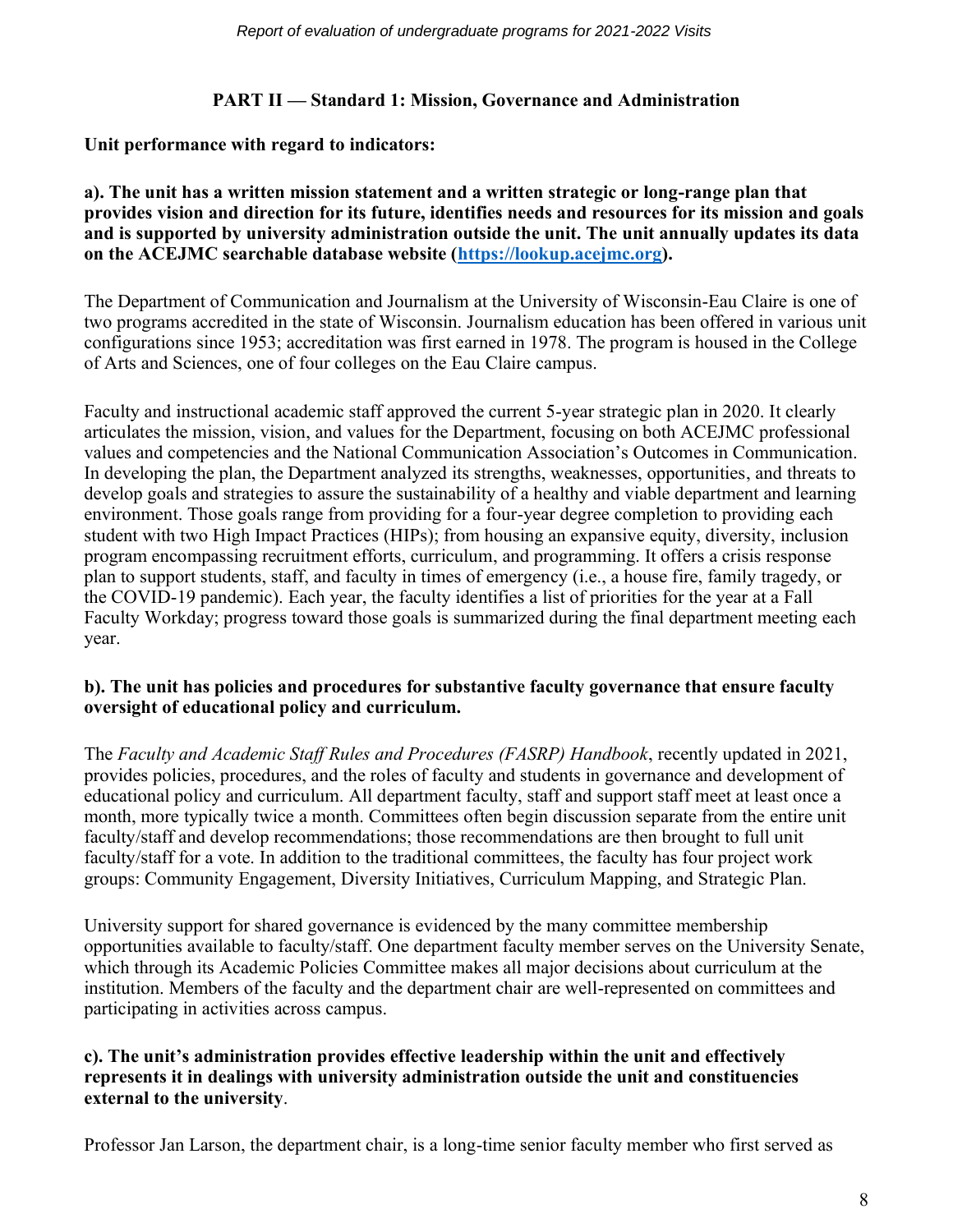interim chair in 2006-2007, became interim chair again in 2016 and chair in 2018. She has provided consistent, thoughtful leadership and is widely respected across campus and in academe nationally. Because the faculty has had to increase its stewardship of the department since the last accreditation visit (and in challenging times), it has embraced her servant leadership style. The chair reports to the dean of the College of Arts & Sciences, the dean reports to the provost and associate vice chancellor, and the provost reports to the university chancellor.

## **d). The institution and/or the unit defines and uses a process for selecting and evaluating its administrators.**

The *FASRP Handbook* provides the formal structure for selecting and evaluating administrators. Faculty members discuss the needs of the department and write the position announcement. It is approved through the College and affirmative action channels. A faculty search committee screens candidates and full-time faculty and instructional academic staff vote for their preferred candidate. The faculty's recommendation is forwarded to the dean and provost for approval. The unit administrator is evaluated within three years of initial appointment; subsequent reviews occur concurrently with their normally scheduled faculty post-tenure review (i.e., one review every five years).

## **e). Faculty, staff, and students have avenues to express concerns and have them addressed.**

Formal faculty and staff grievances and complaints are detailed in the *FASRP Handbook*, while student grievances and complaints are explained on the university's Dean of Students web page. Timely and equitable resolution is the goal for handling any of these issues: resolving the complaint immediately or as soon as possible and in such a way that the student receives fair consideration and explanation for viable solutions.

# **SUMMARY:**

The Department of Communication and Journalism is committed to strategic academic planning and adheres to university procedures and policies. Faculty members are engaged in governance at the department, college, and university level. Faculty and staff take great pride in the respect the Department maintains across the University. During this COVID-19 pandemic, they have worked tirelessly to meet the challenges to ensure the integrity of the degree offerings in the department and to continue to provide their voice across campus.

Overall evaluation compliance/non-compliance**: COMPLIANCE**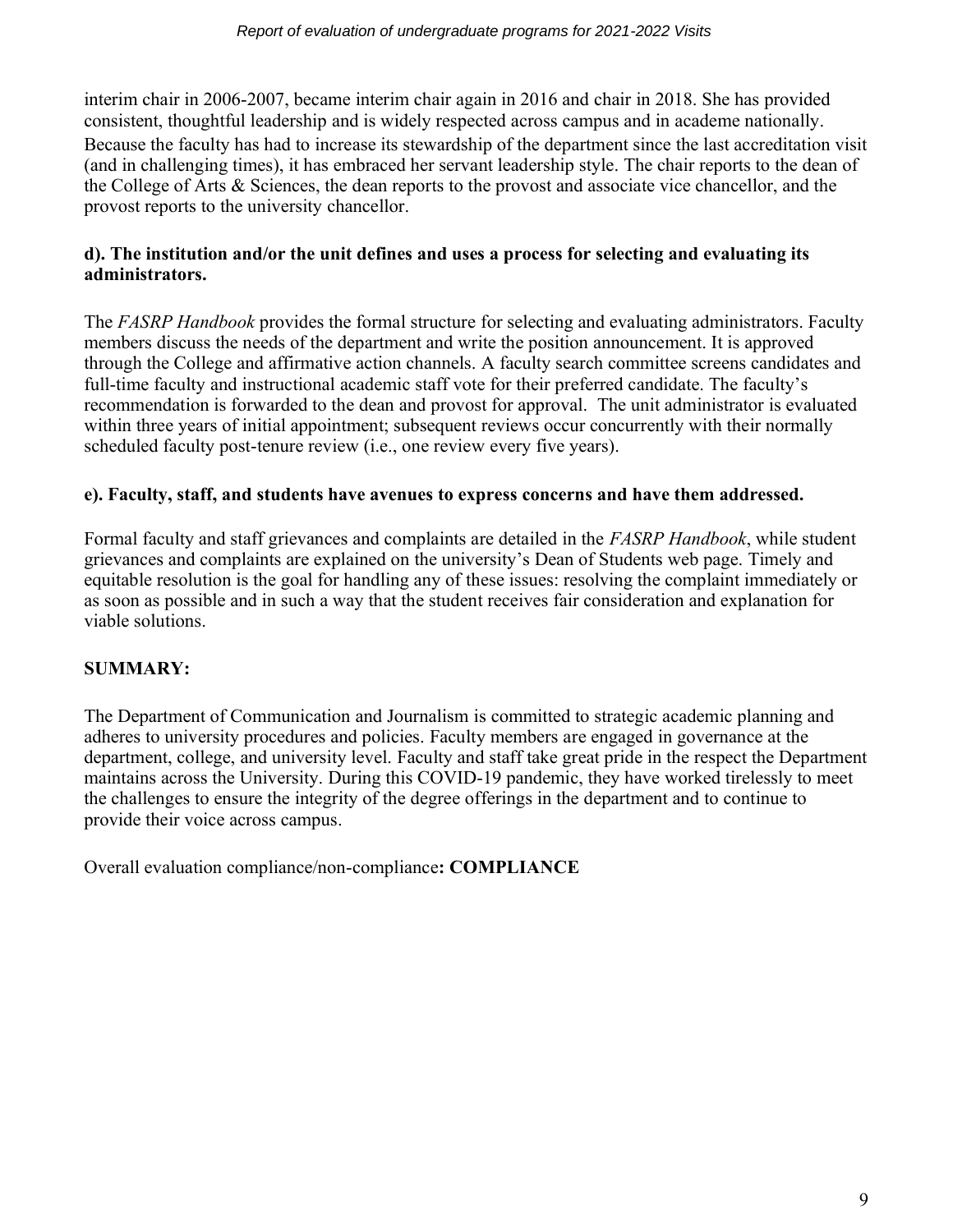## **PART II — Standard 2: Curriculum and Instruction**

*The unit provides curriculum and instruction, whether on site or online, that enable students to learn the knowledge, competencies and values the Council defines for preparing students to work in a diverse global and domestic society.* 

Unit performance with regard to indicators:

**(a) The unit requires that students take a minimum of 72 semester credit hours (or 104 quarter credit hours) required for a baccalaureate degree outside of journalism and mass communications and meet the liberal arts and sciences-general education requirements of the institution. ACEJMC expects at least 95 percent of the graduating classes in the two academic years preceding an accreditation visit to meet these requirements.**

A trio of checks and balances ensure each student meets the 72-hour rule: advising in the department, through the university's Advising, Retention and Career Center (ARCC) and the online degree audit, which highlights the rule.

The unit is in full compliance with the 72-hour rule for the two academic years preceding the site team visit.

## **(b) The unit provides a balance among theoretical and conceptual courses, professional skills courses, and courses that integrate theory and skills to achieve the range of student competencies listed by the Council.**

The unit offers five majors, five minors and four certificates, of which three majors are evaluated through ACEJMC accreditation: Journalism, Integrated Strategic Communication: Advertising, Integrated Strategic Communication: Public Relations. The unit provides students with a liberal arts education integrated with a curriculum that develops theoretically grounded applied learning experiences and multimedia knowledge and skills. In 2017, the faculty voted to modify the accredited sequences to better meet the future needs of the profession. Among modifications is a requirement for all students to select at least one of three courses focused on equity, diversity, and inclusion.

The core courses required of all students are a multimedia journalism course, fundamentals of speech or fundamentals of human communication, a 300-level research methods course and an upper-level media law and ethics course. Students in accredited tracks then add an additional core related to that disciplinary area. Since the last accreditation visit, the addition of the "EDI Elective Requirement" is ostensibly the most significant addition to the curriculum. This requirement moves from a course infusion model to a complete course with an EDI focus.

All students complete a 12-hour set of core courses:

- CJ 184: Multimedia Communication
- CJ 202: Fundamentals of Speech or CJ 203: Fundamentals of Human Communication
- CJ 300: Research Methods
- CJ 413: Media Law and Ethics

Additional core courses are centralized by major area:

## **Journalism**

CJ 222: Beginning Journalism CJ 321: Intermediate Journalism CJ 427: Advanced Reporting and Editing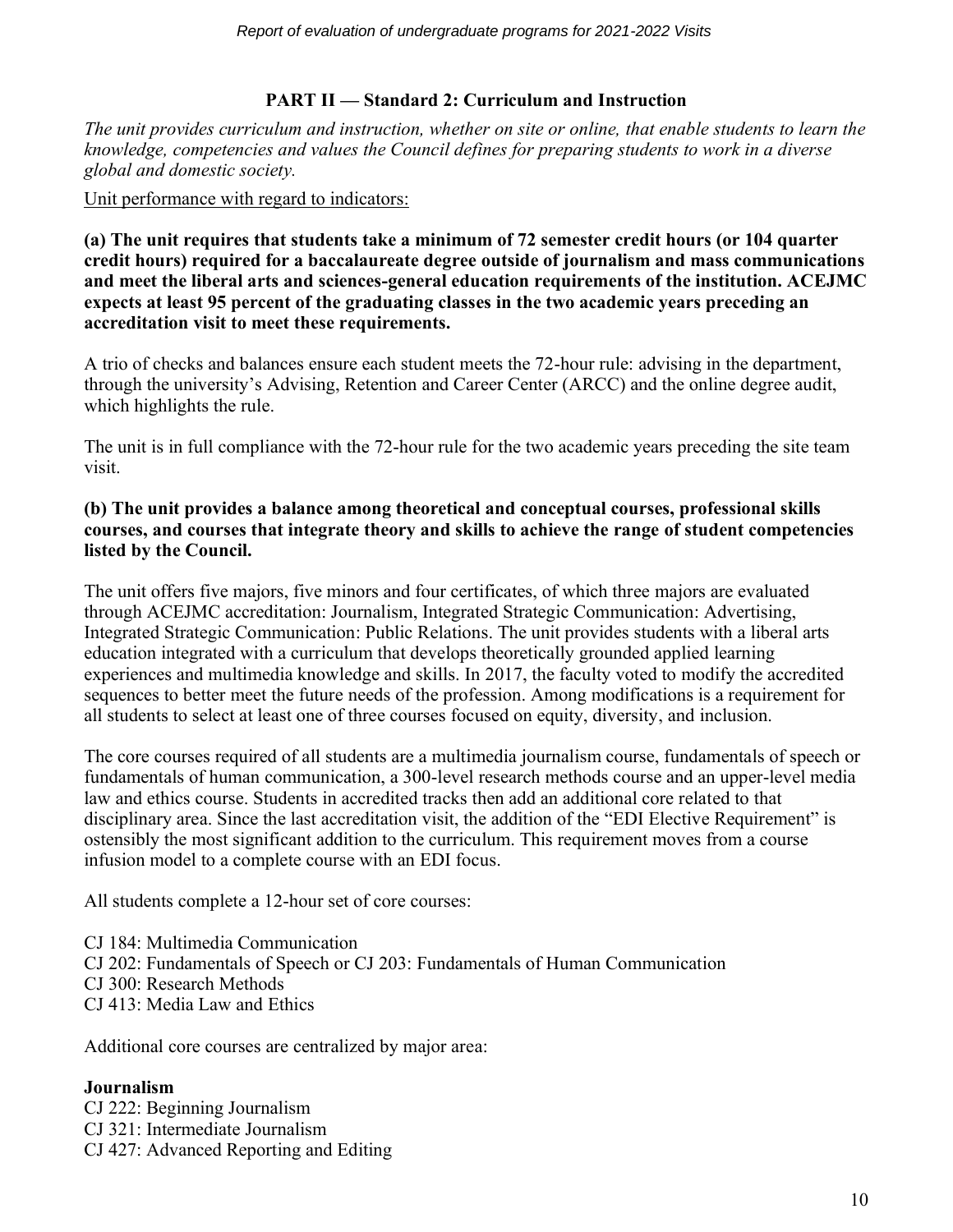CJ 429: Digital Newsroom

## **Integrated Strategic Communication (Advertising)**

CJ 260: Introduction to Integrated Strategic Communication CJ 362: Strategic Media Planning CJ 373: Writing for ISC CJ 464: Advertising in Contemporary Society CJ 479: ISE Management (Capstone)

## **Integrated Strategic Communication (Public Relations)**

CJ 260: Introduction to Integrated Strategic Communication

CJ 362: Writing for ISC

CJ 374: ISC Campaign Design and Evaluation

CJ 479: ISC Management (Capstone)

Each sequence includes a list of elective courses. Students in Public Relations and Journalism have two blocks from which to select an elective related to the track/sequence area and one course from a diversity block (EDI Elective Requirement) that includes CJ 301: Intercultural Communication, CJ 317: Diversity & Communication: Organizational & Media Contexts, and CJ 464: Advertising in Contemporary Society. The ISC: Advertising major requires CJ 464, as its EDI requirement.

Students majoring in all unit areas must complete 36 hours within the unit to graduate. In addition, students are required to complete a secondary program that can be either a 24-credit minor or 12-18 credit certificate. College policy dictates student majors and second programs reside in different departments, although a student majoring in the unit may complete an interdisciplinary multimedia minor or self-designed interdisciplinary topical minor.

The unit demonstrates intentionality and awareness of ACEMC values and competencies across majors. Professional Values/Competencies related to law and freedom of speech, ethics, critical and creative thinking and numeracy are met through the central core, while other values and competencies are specific to each major. The EDI requirement substantially addresses concerns noted in the unit's last accreditation visit, and the unit has secured a needed full-time, tenure-track faculty member in integrated strategic communication to meet the needs of the unit's largest program of study in public relations.

Unit syllabi contain evidence of three different standard areas: UW-Eau Claire Liberal Education (LE) Core curriculum, program-level SLOs and ACEJMC values and competencies. There is an unevenness to syllabi treatment of values and competencies. Most syllabi lead with unit and LE learning outcomes, and some specify ACEJMC values. A few syllabi did not include any course objectives or outcomes.

#### **(c) Instruction, whether on-site or online, is demanding and current, and is responsive to professional expectations of digital, technological, and multimedia competencies. The unit has an ongoing process in place to connect faculty and administrators to the professions they represent, with a specific understanding of the changing skills needed to be successful in the workplace.**

The curriculum adequately scaffolds rigor and coursework around a model promoting theoretically grounded applied learning experiences. Students report close relationships with faculty across the unit, who provide mentoring, support, and encouragement. Students similarly praise the quality of the classroom experience in the unit, with several noting CJ courses are engaging and faculty are responsive to student concerns.

To reflect the dynamics of the changing mass communications landscape, the department has made numerous curricular revisions, including the addition of CJ 184: Multimedia Communication into the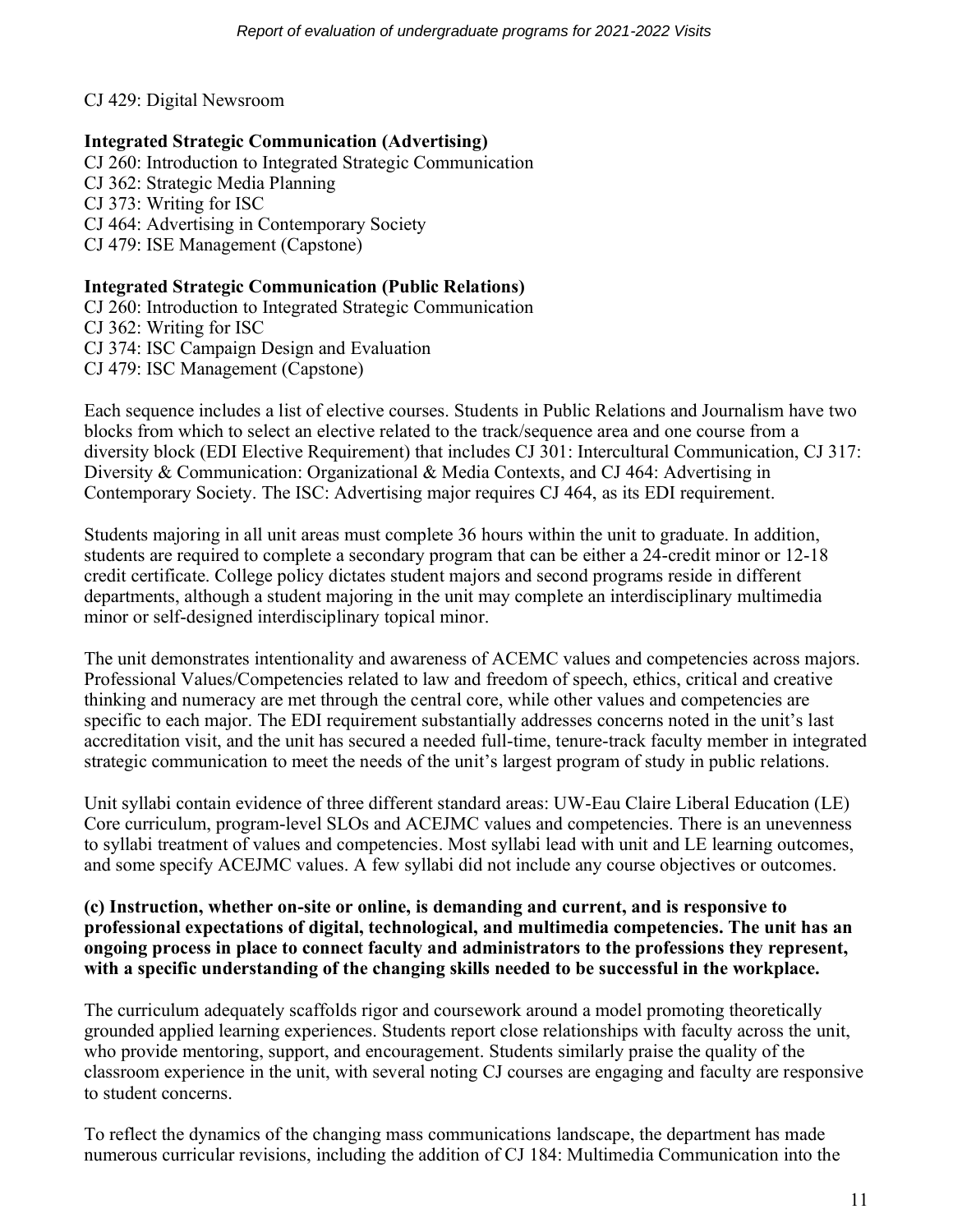curriculum in 2017. This course has helped address a perceived weakness of a central course to develop digital competencies and provides students with skills and concepts to produce content across platforms. An elective course, CJ 272: Social Media augments CJ 184, along with the major-specific core curriculum. For example, all ISC students take CJ 260, an introductory course, that includes three lab projects and practice with photography, video production, editing and graphic design.

Other curricular modifications by major are largely driven by the 2017 curriculum revision. The selfstudy captures ACEJMC values and competencies by major area. Among other evidence of quality by major:

## **Journalism**

Course syllabi and materials reflect a dynamic major with students producing high-quality, multiplatform work in the journalism realm. The curriculum is rigorous but there are too few faculty members in the sequence to offer a broad range of course offerings in areas such as political or sports journalism. Similarly, the major provides solid baseline training in broadcast, print journalism, and visual journalism. Except for the capstone course and select projects, students are not able to gain depth in one area of journalism.

## **Integrated Strategic Communication (Advertising)**

Faculty updated and renamed the "Writing for Public Relations" (CJ 373) since the last site team visit. The course was changed to "Writing for ISC" (SJ 373) and revised to include more advertising writing. Previously, the course concentrated disproportionately on public relations writing. The new skills-based course better represents the integrated strategic communication as a shared discipline between public relations and advertising. The curriculum closely follows the public relations sequence except for CJ 362, Strategic Media Planning, and CJ 464: Advertising in Contemporary Society, which is not a skillbased course. Instead, the course focuses on the role and function of advertising in contemporary society and culture. As such, students in this major receive additional skills through electives and in the CJ 479: ISC Management course.

## **Integrated Strategic Communication (Public Relations)**

An upper-level course in crisis communication was added as an elective to provide students with breadth in the discipline. The curriculum is appropriately sequenced to balance theory with practice, and provides students with solid grounding to effectively communicate in a global society. Faculty in the sequence expressed satisfaction in the curriculum and confidence students graduate with a strong skill set.

The curriculum in both public relations and advertising conclude with a capstone course (CJ 479) where students work directly with clients and burnish their multimedia, writing and research skills.

A broad range of student media clubs and organizations support the academic mission of the unit, including *The Spectator* campus newspaper, Blugold Radio Sunday (WUEC-FM), a PRSSA Chapter and TV-10. Anecdotal evidence suggests these organizations are doing a sufficient job complementing the classroom experience but have not yet embraced multiple platforms for delivery.

A limited sample of advisory board members extolled students in the unit, noting they are well-prepared for their disciplines and have acquired the basic skills to succeed in the workplace.

**(d) Student-faculty classroom ratios facilitate effective teaching and learning in all courses; the ratio in skills and laboratory sections, whether on-site or online, should not exceed 20-1. (Campaigns courses are exempt from the 20-1 ratio.)**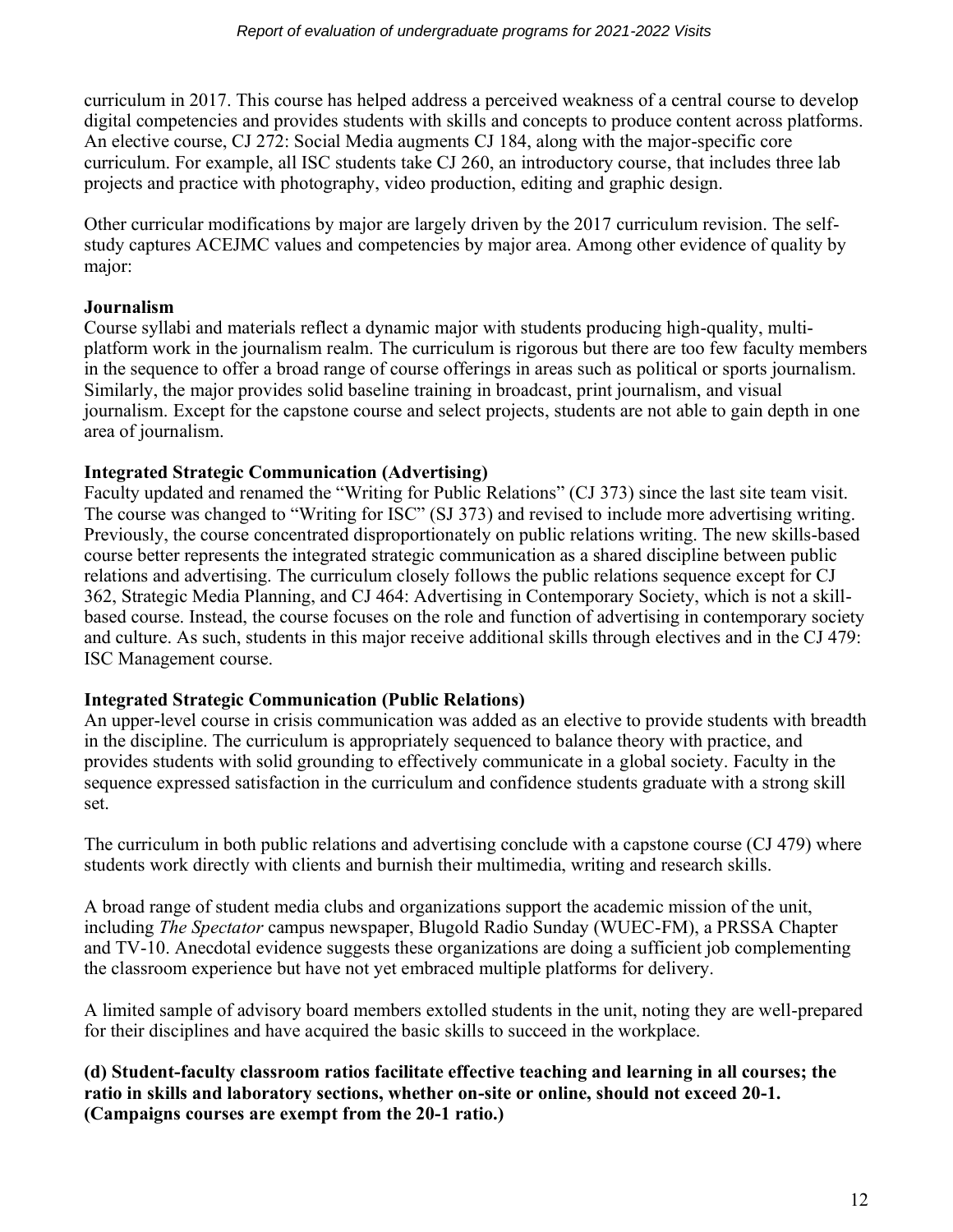Courses follow a typical lecture/lab format, with labs typically enrolling 15-25 students. CJ 184: Multimedia Communication, skews average class size with some sections enrolling more than 50 students. The unit strategic plan indicates average class size is 27 students.

**(e) The unit advocates and encourages opportunities for internship and other professional experiences outside the classroom and supervises and evaluates them when it awards academic credit. Schools may award academic credit for internships in fields related to journalism and mass communications, but credit should not exceed six semester credits (or nine quarter credit hours). Students may take up to two semester courses (or their quarter equivalent) at an appropriate professional organization where the unit can show ongoing and extensive dual supervision by the unit's faculty and professionals.**

**Students may take up to three semester courses (or their quarter equivalent) at a professional media outlet owned and operated by the institution where full-time faculty are in charge and where the primary function of the media outlet is to instruct students.**

Internships are not required of majors in the unit although many students obtain internships prior to graduation. Faculty and on-campus networks such as the Advising, Retention and Career and Handshake provide announcements and information pertaining to internships. Students can earn up to six credits toward the major with an internship and enroll in an internship course (CJ 498). Students in the course are expected to complete a professional resume, provide work samples from the internship, maintain a journal about their internship and show evidence of connecting their internship work to their coursework. The internship supervisor, who teaches the course, evaluates the students twice during the semester and requires students to complete a reflection at the end of the semester.

For internship eligibility, students must receive approval from the internship supervisor and maintain a minimum GPA of 2.75. Moreover, eligible students must have completed the major core sequence and have completed at least 90 credits to ensure students are prepared for an internship.

There is no formal mechanism for capturing internships that are not for academic credit, and the site team encountered some students who had secured internships outside the unit structure. Faculty noted some students work jobs to support their tuition and cannot afford to pay for a credit-bearing course in the summer. Nonetheless, this informal structure supports student needs and provides ample opportunity for those students who are willing to take initiative.

Recent internship sites include Mayo Healthcare System, *Milwaukee Journal Sentinel*, ESPN Milwaukee, and Wisconsin Public Radio. The unit is well represented in the greater Eau Claire area, with students securing internships with media and communications employers on campus and across the city.

The formal internship program is cohesive and provides ample measures to ensure both students and employers are benefiting.

# **SUMMARY:**

A diverse and robust student media supports classroom instruction across the unit. Curricular adjustments in the past few years are carefully measured to meet student needs and stay abreast of industry developments. The addition of the EDI Elective Requirement underscores the unit's commitment to diversity. An ongoing challenge for the unit is to maintain its curricular and extracurricular offerings with a modest unit size that belies the energy and talent of its faculty.

Overall evaluation compliance/non-compliance**: COMPLIANCE**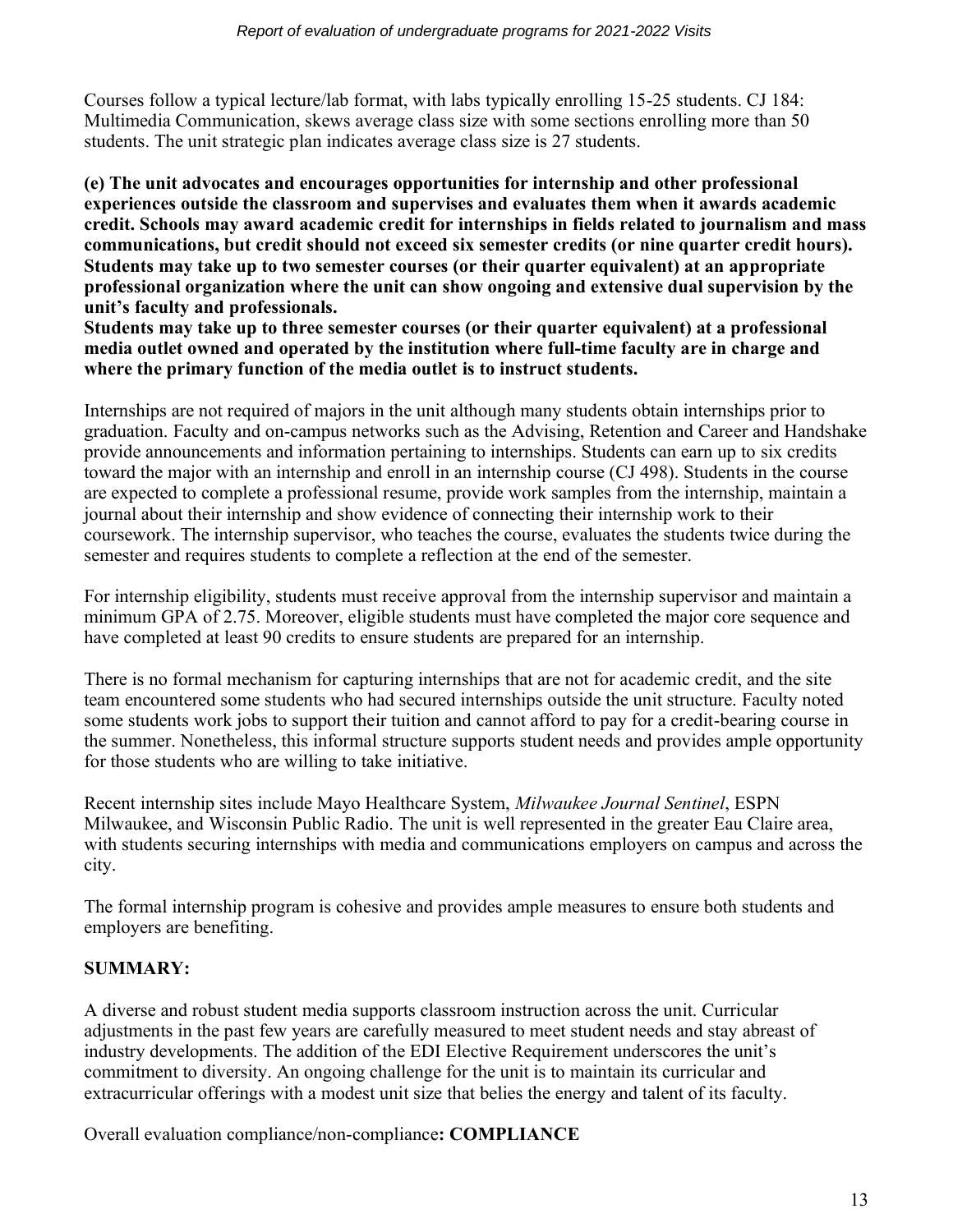#### **PART II — Standard 3: Diversity and Inclusiveness**

**Unit performance with regard to indicators:**

**a). The unit has a written diversity plan for achieving an inclusive curriculum, a diverse faculty and student population, and a supportive climate for working and learning and for assessing progress toward achievement of the plan. The diversity plan should focus on domestic minority groups and, where applicable, international groups. The written plan must include the unit's definition of diversity and identify the under-represented groups.**

Diversity is a strategic priority at UWEC. It has a university-wide diversity statement and faculty senateapproved Chancellor's Equity, Diversity, and Inclusion (EDI) goals and actions. The department has been a leader on campus aligning its goals with those of the campus. The department has a thorough diversity plan that extends for multiple years, with specific action required for equity, diversity, and inclusion. It conducts an annual assessment of progress and maintains a database of EDI-related contributions. The database includes diverse guest speakers, immersion experiences, EDI course updates, EDI extracurricular partnerships, faculty EDI awards and honors, EDI posts and publicity and EDI professional development.

**b). The unit's curriculum fosters understanding of issues and perspectives that are inclusive in terms of domestic concerns about gender, race, ethnicity, and sexual orientation. The unit's curriculum includes instruction in issues and perspectives relating to mass communications across diverse cultures in a global society.**

All accredited sequences now require one of three diversity-focused courses. In 2016, the unit adapted the curriculum in the Journalism sequence and Integrated Strategic Communication: Public Relations to require a semester-long course on diversity; Students in Integrated Strategic Communication: Advertising had already been required to take a semester-long diversity course. Additionally, with the requirement of a diversity elective, faculty members who teach the diversity-focused communication courses revised their courses to include explicit instruction on domestic and international diversity in mass communication and journalism. The unit also includes contributions to EDI in its criteria for promotion and tenure review, which faculty can demonstrate through teaching and curricular development.

While three specific EDI courses aim to foster understanding of issues and perspectives inclusive of gender, race, ethnicity, and sexual orientation, content focused on equity, diversity, and inclusion is embedded in many courses the students take across their programs.

Curricular changes have included creating CJ 322: Immersion in Journalism, which is an advanced reporting class where students travel either domestically or abroad to report on social issues in underrepresented communities. Faculty have led domestic immersion experiences like the University's Civil Rights Pilgrimage and produced high-profile events, like the EAU Queer Film Festival, that celebrates the diversity of the lesbian, gay, bisexual, transgender, queer/questioning (LGBTQ) communities through the powerful medium of film.

## **c). The unit demonstrates effective efforts to recruit women and domestic minority faculty and professional staff and, where feasible, recruits international faculty and professional staff.**

There are 14 full-time faculty members in the department. Of those, seven teach in the accredited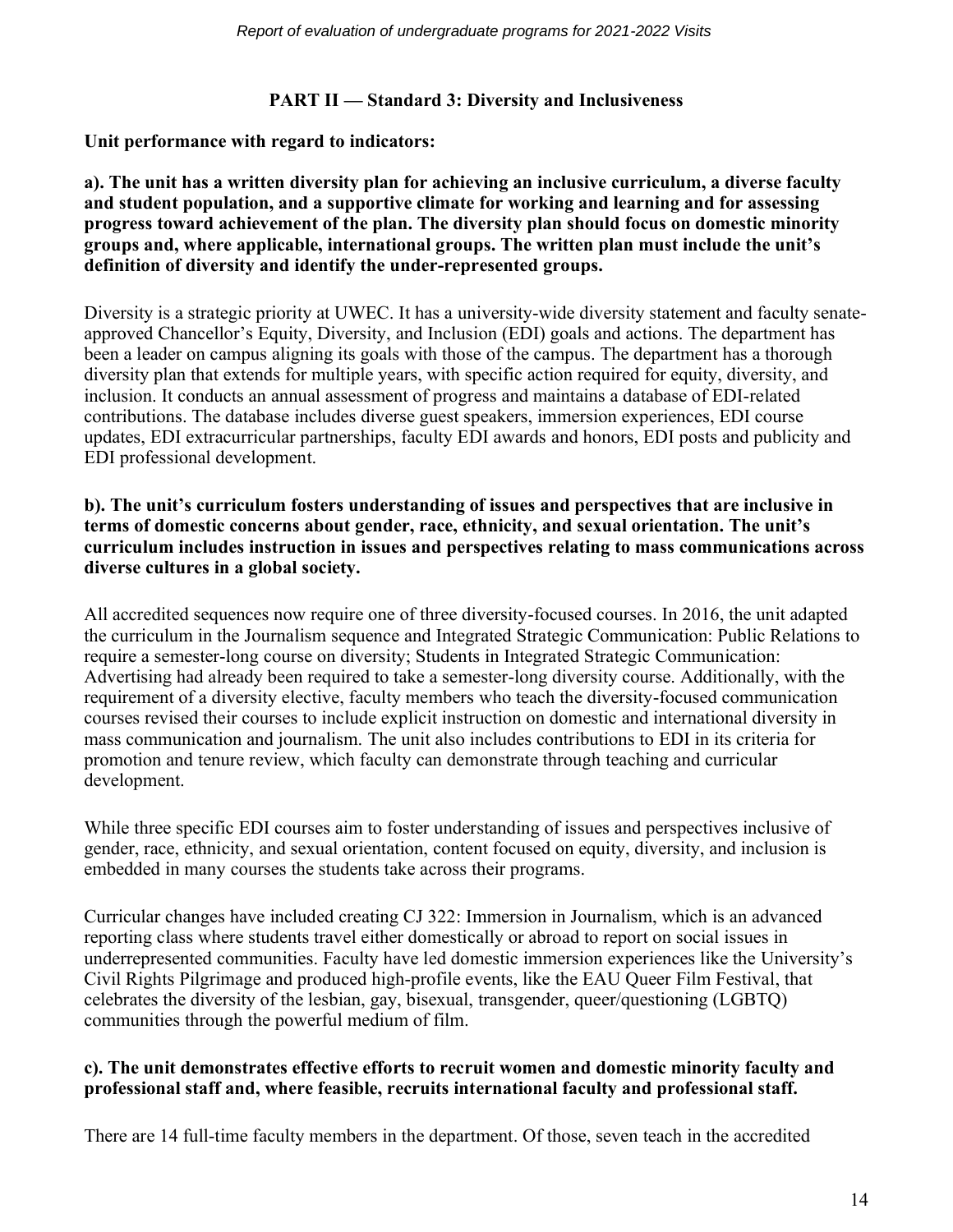specializations. Four of the seven identify as minority faculty (57 percent). The diversity of the faculty is higher than the diversity of the unit's geographic service area which is 69.23 percent White, 15.6 percent Asian, 7.8 Hispanic/Latino, and 7.8 percent Two or More Races. The department has demonstrated a focus on EDI in the many search and screen processes it has undertaken since the last site visit. It consistently solicits a diverse pool that includes women candidates, candidates from historically underrepresented groups, and international candidates. While the unit has a history of making offers to individuals from diverse backgrounds, those offers are frequently declined. The most recent hire (2021) is an Asian woman.

## **d). The unit demonstrates effective efforts to help recruit and retain a student population reflecting the diversity of the population eligible to enroll in institutions of higher education in the region or population it serves, with special attention to recruiting under-represented groups.**

Wisconsin and Minnesota share a tuition reciprocity agreement which potentially gives the department an opportunity to expand its reach to students of color. However, the area population in Wisconsin is 87 percent white versus 83.8 percent in Minnesota. Other categories (Black/African American, American Indian/Alaskan Native, Asian, Hispanic/Latino, Native Hawaiian/other Pacific Islander or Two or More Races) are in the low single digits (ranging from a high of 7.1 to a low of 0.1 percent). Both areas are 50.2 percent female.

The department works closely with the admissions office and strives to develop stronger relationships with Hmong, Native American, Latinx, Black and other communities through "Blugold Beginnings," experiences on campus where middle and high school students visit UWEC to learn about college. It also hosts the Chippewa Valley School Journalism Association for students from the Chippewa Valley to learn about journalism and professional standards.

## **e) The unit has a climate that is free of harassment and all forms of discrimination, in keeping with the acceptable cultural practices of the population it serves, accommodates the needs of those with disabilities, and values the contributions of all forms of diversity. Accreditation site visit teams will apply this standard in compliance with applicable federal and state laws and regulations, as well as the laws of the countries in which non-U.S. institutions are located.**

Beyond the policies established by the University, the department uses multiple strategies to establish and maintain a climate that is free of harassment and discrimination, accommodates the needs of those with disabilities, and values the contributions of all forms of diversity. It collaborates with its student organizations to build community among majors and minors. It has purchased equipment to enable hard of hearing students to fully participate in classes and ensures that all online content is ADA compliant to enable access to all course material. It encourages department members to attend university-sponsored EDI workshops and recognizes those who have achieved Tier III EDI certification. It offers departmentspecific workshops for faculty and in its most recent strategic plan, the department's goal is to have 100 percent of faculty earning their EDI certificate.

Students, faculty, and staff work to maintain a supportive environment that always responds to their needs, but they especially appreciate that support during more challenging times (like COVID-19).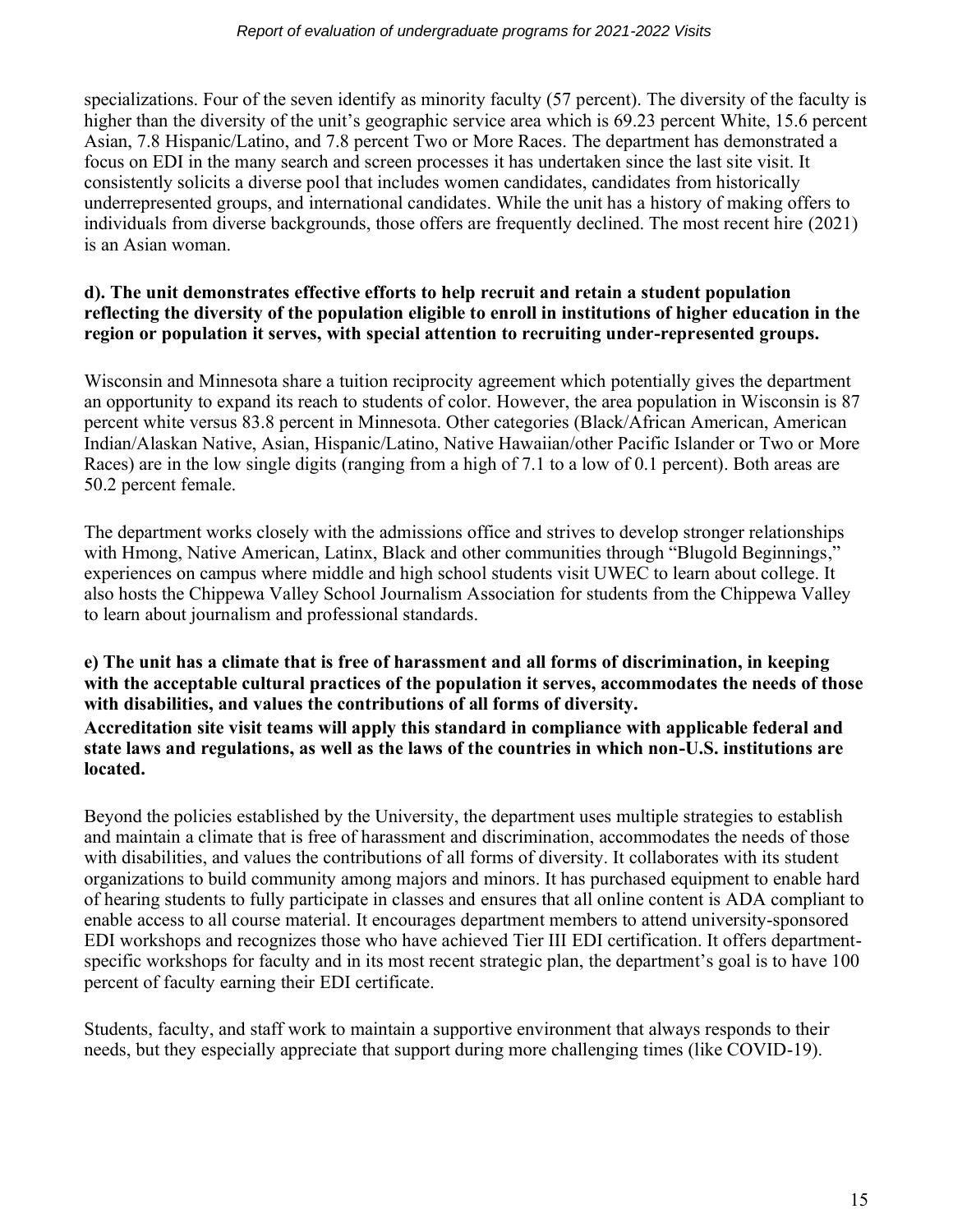## **SUMMARY:**

The Communications/Journalism Department has a strong, actionable plan aligned with the campus EDI initiatives. In comparison with the geographic region it serves, it has a diverse faculty working in an environment where matters of diversity and inclusion are discussed fully and frequently. The curriculum reflects evidence of commitment to EDI. It is working to further diversify the faculty when positions and funding are available and continues to seek additional ways to recruit a more diverse student population.

Overall evaluation compliance/non-compliance**: COMPLIANCE**

## **Table 6. Faculty Populations, Full-time and Part-time**

#### **Academic year: 2021 – 2022 Full-time faculty**

| Group                                    | Female | % of total<br>faculty | <b>Male</b> | % of total<br>faculty |
|------------------------------------------|--------|-----------------------|-------------|-----------------------|
| Black/African-American                   | 0      | $0\%$                 | 0           | 0%                    |
| White                                    | 5      | 35.7%                 | 4           | 28.5%                 |
| American Indian/Alaskan native           | 0      | $0\%$                 | 0           | $0\%$                 |
| Asian                                    |        | 14.2%                 |             | 7.1%                  |
| Hispanic/Latino (any race)               |        | 7.1%                  |             | $0\%$                 |
| Native Hawaiian / Other Pacific Islander | 0      | $0\%$                 | 0           | $0\%$                 |
| Two or more races                        |        | 7.1%                  |             | $0\%$                 |
| Other race                               | 0      | $0\%$                 | 0           | $0\%$                 |
| International (any race)                 | 0      | $0\%$                 | 0           | $0\%$                 |

## **Academic year: 2021 – 2022 Part-time/adjunct faculty**

| Group                                  | Female | % of total<br>faculty | <b>Male</b> | % of total<br>faculty |
|----------------------------------------|--------|-----------------------|-------------|-----------------------|
| Black/African-American                 | 0      | $0\%$                 | 0           | $0\%$                 |
| White                                  |        | 40%                   |             | 40%                   |
| American Indian/Alaskan native         | 0      | $0\%$                 | 0           | 0%                    |
| Asian                                  | 0      | $0\%$                 | 0           | 0%                    |
| Hispanic/Latino (any race)             | 0      | $0\%$                 | 0           | $0\%$                 |
| Native Hawaiian/other Pacific Islander | 0      | $0\%$                 | 0           | 0%                    |
| Two or more races                      |        | 20%                   | 0           | $0\%$                 |
| Other race                             | 0      | $0\%$                 | 0           | 0%                    |
| International (any race)               | 0      | $0\%$                 | 0           | $0\%$                 |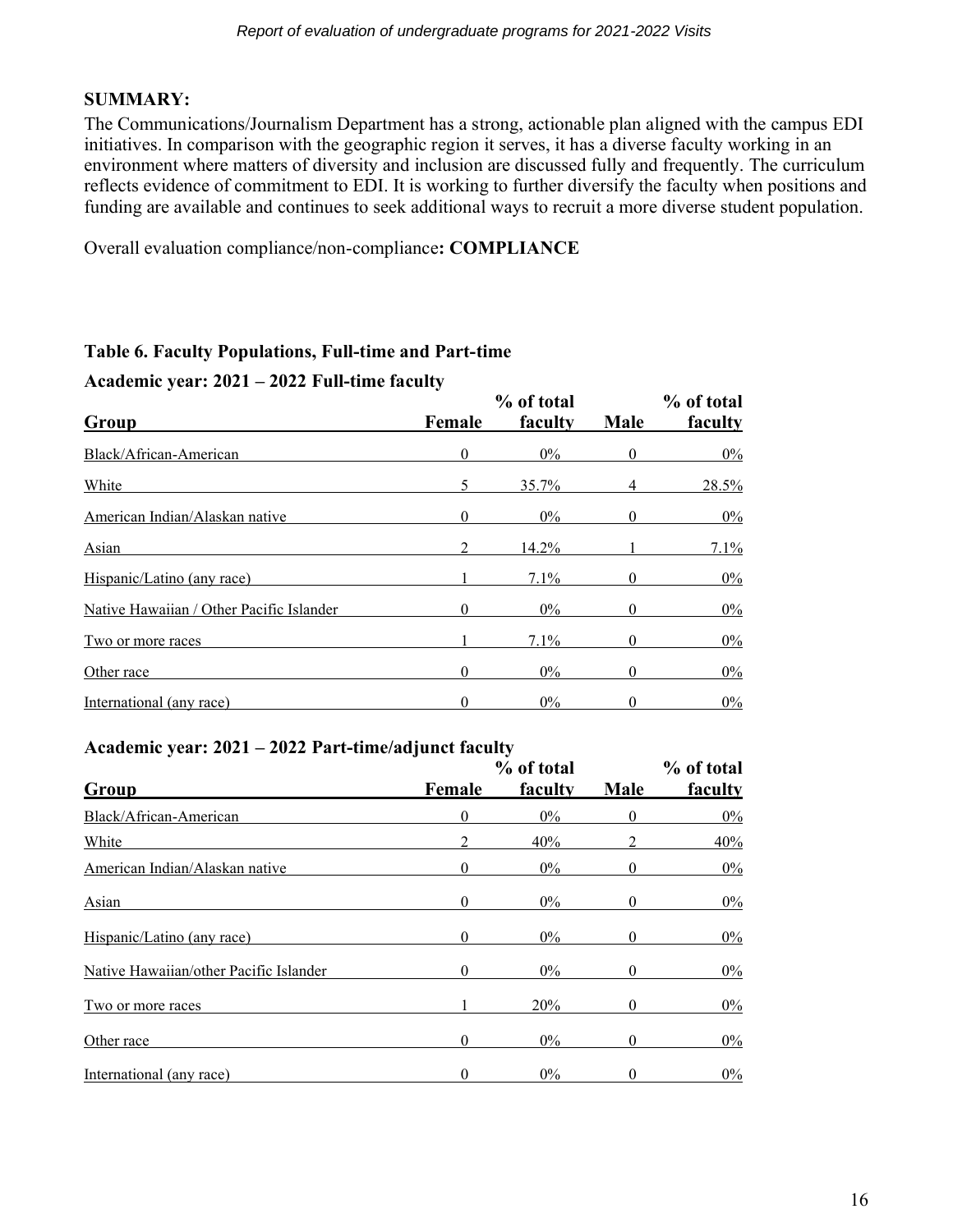## **PART II — Standard 4: Full-Time and Part-Time Faculty**

#### **Unit performance with regard to indicators:**

#### **a). The unit has written criteria for selecting and evaluating the performance of all full-time and part-time faculty and instructional staff**.

In selecting faculty, the unit follows the university's written procedures in the *FASRP Handbook* (*Faculty and Academic Staff Rules and Procedures*), which specify that the chair consults with the unit's Department Personnel Committee (DPC) to prepare recommendations for filling vacancies. The DPC and other interested faculty members identify responsibilities, following expectations for faculty member laid out in the criteria for annual review specified in faculty handbook and the unit's Department Evaluation Plan (DEP).

Similarly, the evaluation process for faculty and instructional staff follows the mandates set by the faculty handbook. Each department must establish a personnel committee (the DPC) to periodically review faculty performance and make recommendations on reappointment and tenure. The department is also required to prepare a written Department Evaluation Plan (DEP) to direct the evaluation process. The university faculty handbook requires that criteria for review include teaching effectiveness, scholarship and service to the university, profession and public.

The DPC and the unit chair use the Department Evaluation Plan as the basis for their work in assessing faculty performance, The DPC forwards its recommendations to the unit chair, who also does reviews and then passes recommendations to the dean of the College of Arts and Sciences. The department's evaluation plan states that all faculty, academic staff and part-time lecturers will be reviewed periodically for the DPC and by the department chair. Probationary faculty and instructors are reviewed annually; tenured faculty are reviewed every five years.

## **b). Full-time faculty have primary responsibility for teaching, research/creative activity and service.**

Full-time tenured faculty, tenure-track faculty and fixed-term instructors teach the vast majority of courses. In the three years before the site team visit, for example, they taught 89.7 percent, 77 percent and 90.3 percent. In 2019-20, the percentage fell to 77 percent because a new full-time hire was relieved of duties early that fall. There are several part-time instructors to supplement when needed.

Faculty are evaluated on teaching effectiveness, scholarly and creative activities, and their service. Teaching, research and creative activity, and service to the university, profession and community are all core expectations of the faculty. The self-study notes that contributions to equity, diversity and inclusion are also expected of faculty.

The full-time faculty carry a very heavy teaching load, the equivalent of 12 credit hours a semester. However, the chair tries to limit the load to three course preparations a semester, though this is not always possible, and tries to meet faculty requests to allow blocks of time for scholarly and creative activity. The instructors' teaching loads are 15 credit hours a semester. Throughout the pandemic, the workload has been intensified by the necessity to switch to remote instruction or a hybrid model. During the review period, the unit had difficulty filling a tenure-track position. First one candidate, then a second were hired only to take other, better paying positions at the last moment. Faculty members universally commented to the site team about the heavy load, and some noted that the disruption brought by the pandemic has led to exhaustion.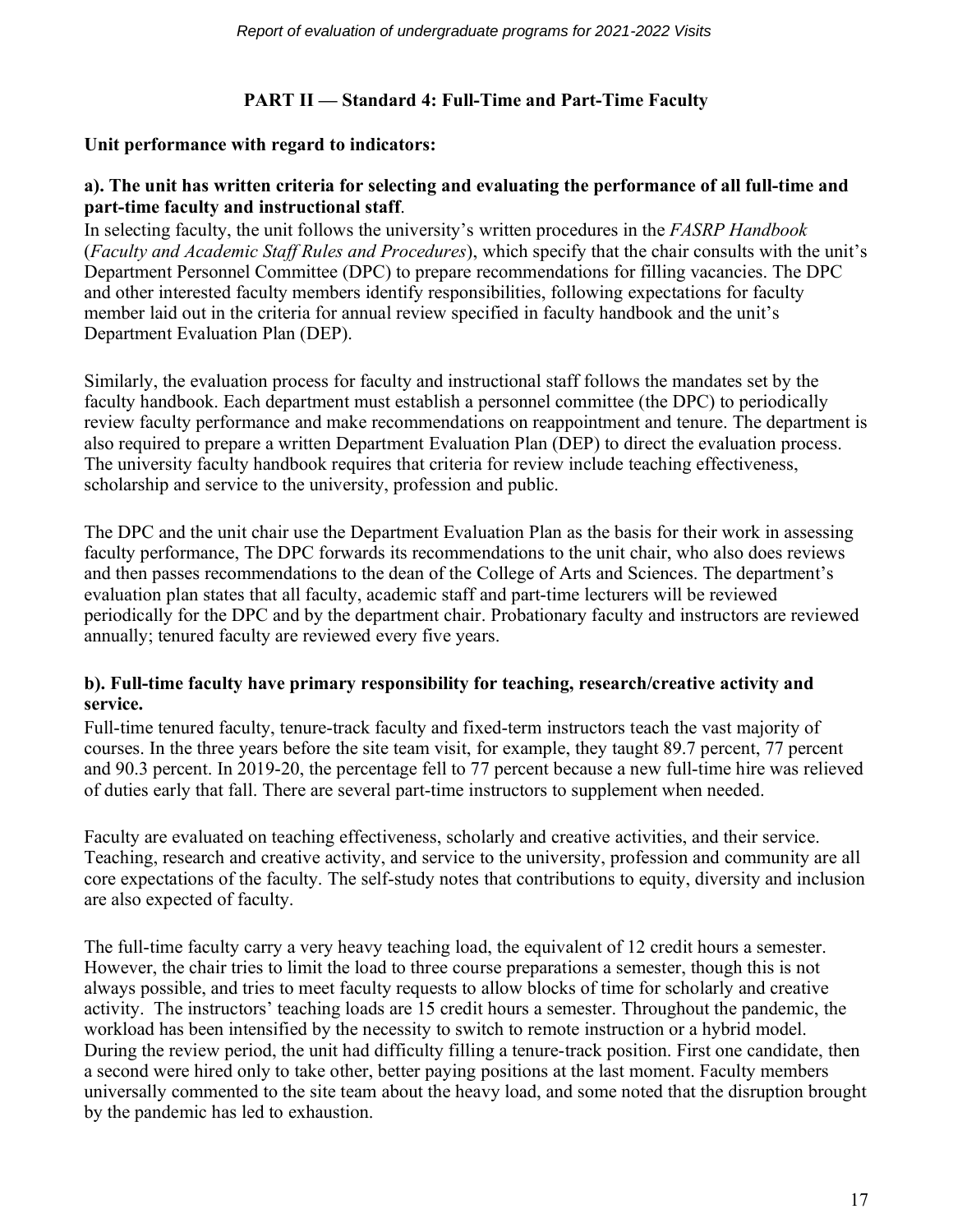Finding time for research, creative work, and service is challenging amidst the heavy teaching load. The unit does not have specific requirements related to scholarship and creative activities, but in evaluating scholarly work, the chair and DCP look for a progression of scholarly work from data gathering, to writing and submission. Often faculty weave their research and service into classroom experiences that enhance learning and benefit students. For example, faculty members and students have developed research on learning in immersion environments such as the bi-annual Civil Conversations course in which students travel to southern cities to report on foot soldiers of the Civil Rights movement.

In terms of service, all faculty members are expected to serve on several departmental committees or projects each year, and tenured faculty also are encouraged to broaden their service to the university, the local community and the profession. Service includes participation in various committees and advisory boards from the department level to the university level, academic advising, participation in professional organizations, and engagement in community organization

#### **c). Credentials of the unit's faculty represent a balance of professional and scholarly experience and expertise kept current through faculty development opportunities, relationships with professional and scholarly associations, and appropriate supplementation of part-time and visiting faculty.**

The department's faculty is comprised of 11 professors at various ranks, three non-tenure track instructors, and one professor shared with the sociology department. Together, they bring a rich mix of backgrounds, both in terms of professional and academic experience, as well as areas of research interest. About half of the faculty and instructors have professional experience, ranging from three years to 17 years.

Seven of the 11 tenure track and tenured faculty members in the department teach exclusively in the three accredited sequences. Some have a great deal of professional background—this is true particularly of faculty in the journalism sequence. Faculty members in the integrated strategic communication sequences (public relations and advertising) have less extensive or more limited professional experience.

All faculty in the unit, except the newest faculty member, have a decade or more of experience in college teaching. Their longevity at UWEC ranges from less than 1 year to 30 years. Although the unit has limited funds for travel to association meetings, faculty members are active in professional and scholarly associations, both nationally and regionally.

## **d). The unit regularly evaluates instruction, whether onsite or online, using multiple measures that include student input.**

The Department Personnel Committee and the Unit Chair regularly evaluate instruction using processes laid out in the Department Evaluation Plan (DEP). Teaching by probationary faculty and instructors is reviewed annually by the DPC and the chair; tenured faculty are reviewed every five years. The DEP says that the personnel committee "considers teaching effectiveness to the be primary criterion emphasized in the periodic review and in consideration for promotion and tenure." Factors considered by DPC and the unit chair in the evaluation process are course design, ability to motivate students, communication management and student assessment effectiveness.

Evaluation of instruction is based on multiple measures: student evaluations, peer observation reports by DPC members, and course materials submitted by the faculty member or instructor. The chair may also observe one class of each teaching staff member being reviewed. The university has required student teaching evaluations for 47 years for the purposes of improving instruction and providing information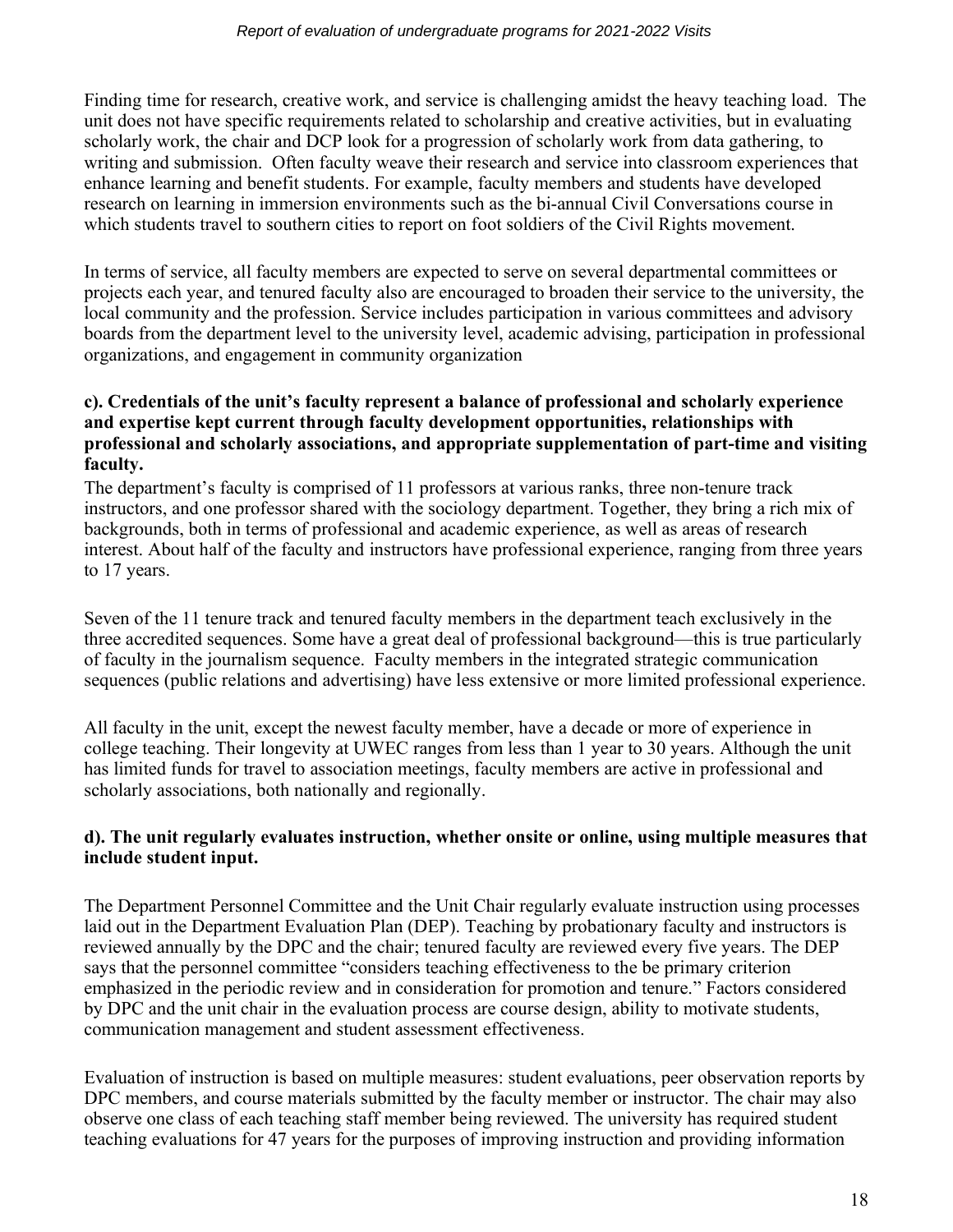used in consideration of promotion, retention, and tenure, as well as salary increase. Student evaluations are collected in all courses in the unit and shared with faculty members.

To assist faculty, especially those new to teaching, the university offers professional development programs through its Center for Excellence in Teaching (CETL). At the beginning of each academic year, the center offers its Teaching Academy for new faculty, a weeklong orientation to teaching and learning on campus. New faculty are paid to attend. CETL also offers a mentoring program in which new faculty members during their first year are paired with an experienced faculty member from another unit. Other CETL programs throughout the year emphasize development of instructional skills, from use of technology in instruction to the latest research on teaching.

## **e). The faculty has respect on campus for its university citizenship and the quality of education that the unit provides.**

The faculty is very well-regarded on campus, the site team was told, especially senior faculty members who have long served the university. The chair is a highly regarded campus-wide leader. Her leadership of a university-wide task force on equity, diversity and inclusion drew praise and gratitude of the university senior leadership. Another faculty member from the unit now serves as an associate vice chancellor. Also held in high esteem for its independence and quality is the student newspaper, *The Spectator.*

# **SUMMARY:**

The faculty represent a wide range of experience and skills and bring a commitment to teaching, research and service. Full-time faculty members teach most courses, carrying a very heavy load.

Overall evaluation compliance/non-compliance**: COMPLIANCE**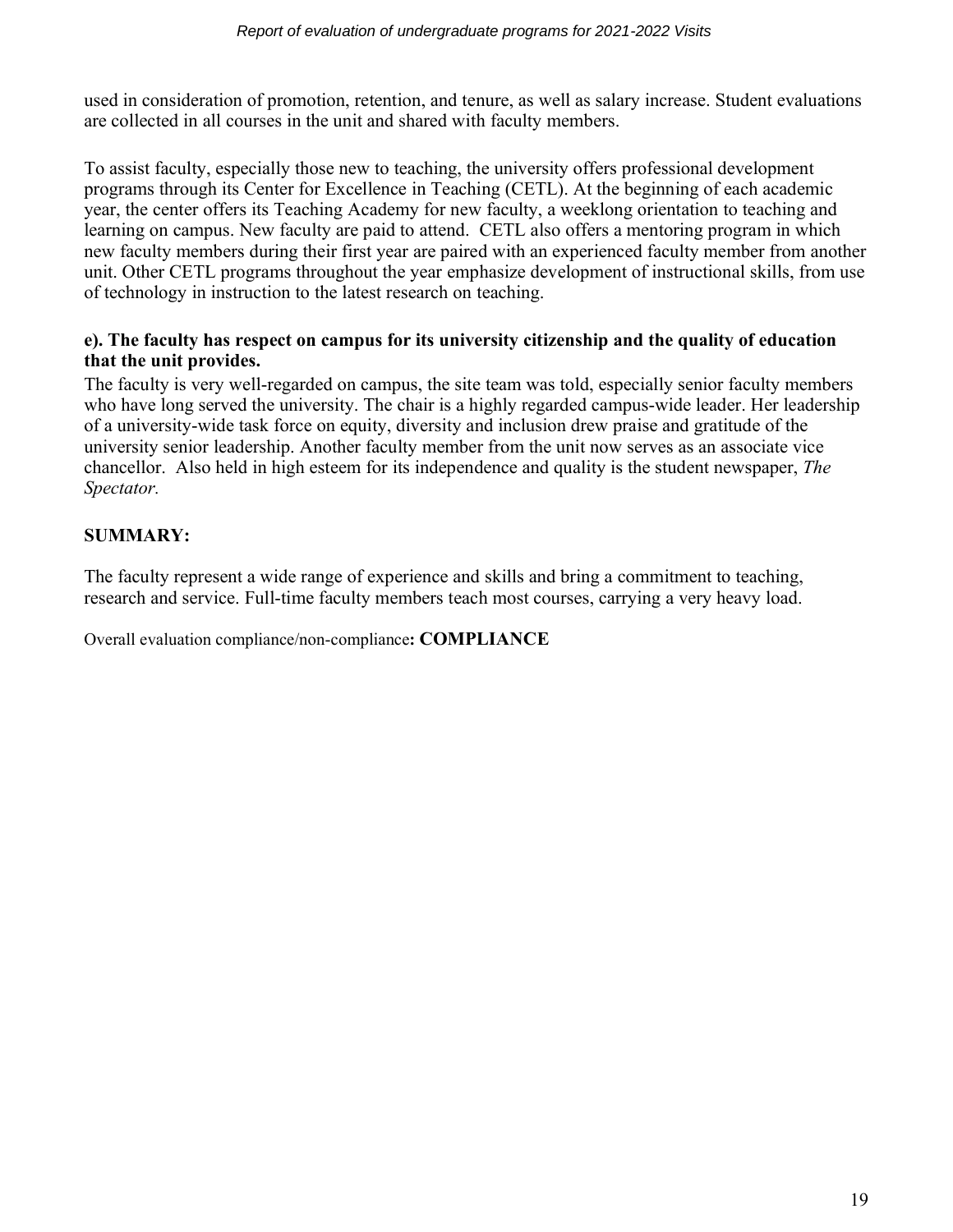## **PART II — Standard 5: Scholarship: Research, Creative and Professional Activity**

## **Unit performance with regard to indicators:**

## **a). The unit requires, supports and rewards faculty research, creative activity and/or professional activity.**

The university, as part of its mission statement "foster (s) in one another creativity, critical insight, empathy, and intellectual courage, the hallmarks of a transformative liberal education and the foundation for active citizenship and lifelong inquiry." In alignment with that mission, the unit's Department Evaluation Plan includes scholarly activity as one of three main criteria for evaluating faculty performance in the Plan. The unit contributes funding to encourage and support travel, research, creative and professional activities. It also has a policy allowing faculty to a reduced teaching load to pursue research interests. The College of Arts and Sciences and the Office of Research and Sponsored Programs offer grant funds to support faculty and staff members' travel, scholarship, research, creative and professional activities. The Center of Excellence for Faculty/Student Research Collaboration Programs offers grant and travel fund opportunities ranging from Summer Scholarship of Teaching and Learning to Diversity Mentoring Grants to an International Fellows Program, to name just a few.

## **b). The unit specifies expectations for research, creative activity and/or professional activity in criteria for hiring, promotion and tenure.**

The Department's Evaluation Plan outlines expectations for research, creative activity and/or professional activity for hiring, promotion, and tenure. It supports the *FASRP Handbook's* definition of scholarly activity and clearly defines into which four ranked activity categories each type of publication or presentation falls and gives equal weight to creative activities and peer-reviewed articles.

UWEC is a teaching-intensive institution where teaching effectiveness and academic advising are weighted more heavily than scholarship. Thus, the unit's and the university's definition of scholarship and creative activity is quite broad with student-faculty collaborative scholarly activity especially valued.

## **c). Evaluation criteria for promotion, tenure, and merit recognition account for and acknowledge activities appropriate to faculty members' professional as well as scholarly specializations.**

The department's evaluation for promotion, tenure, and merit recognizes the importance of faculty members engaging in scholarly activity, "which may include research, creative and/or professional activities."

Creative activities, like photography exhibits, videos presented at respected juried competitions and/or other media publications are included in the unit's top tier category along with scholarly books and peerreviewed articles in major journals.

#### **d). Faculty members communicate the results of research, creative and/or professional activity to other scholars, educators and practitioners through presentations, productions, exhibitions, workshops, and publications appropriate to the activity and to the mission of the unit and institution.**

Despite a heavy teaching and service load, during the accrediting cycle faculty members published or presented their work widely: 1 book, 5 book chapters, 13 articles in refereed journals, 37 refereed conference papers, 2 invited academic papers, 5 book reviews, 14 articles in non-refereed publications, 8 juried creative works, and 39 other categories to include book talks, library travel grants, magazine column, and special events planning. Additionally, there has been an increase in the number of internal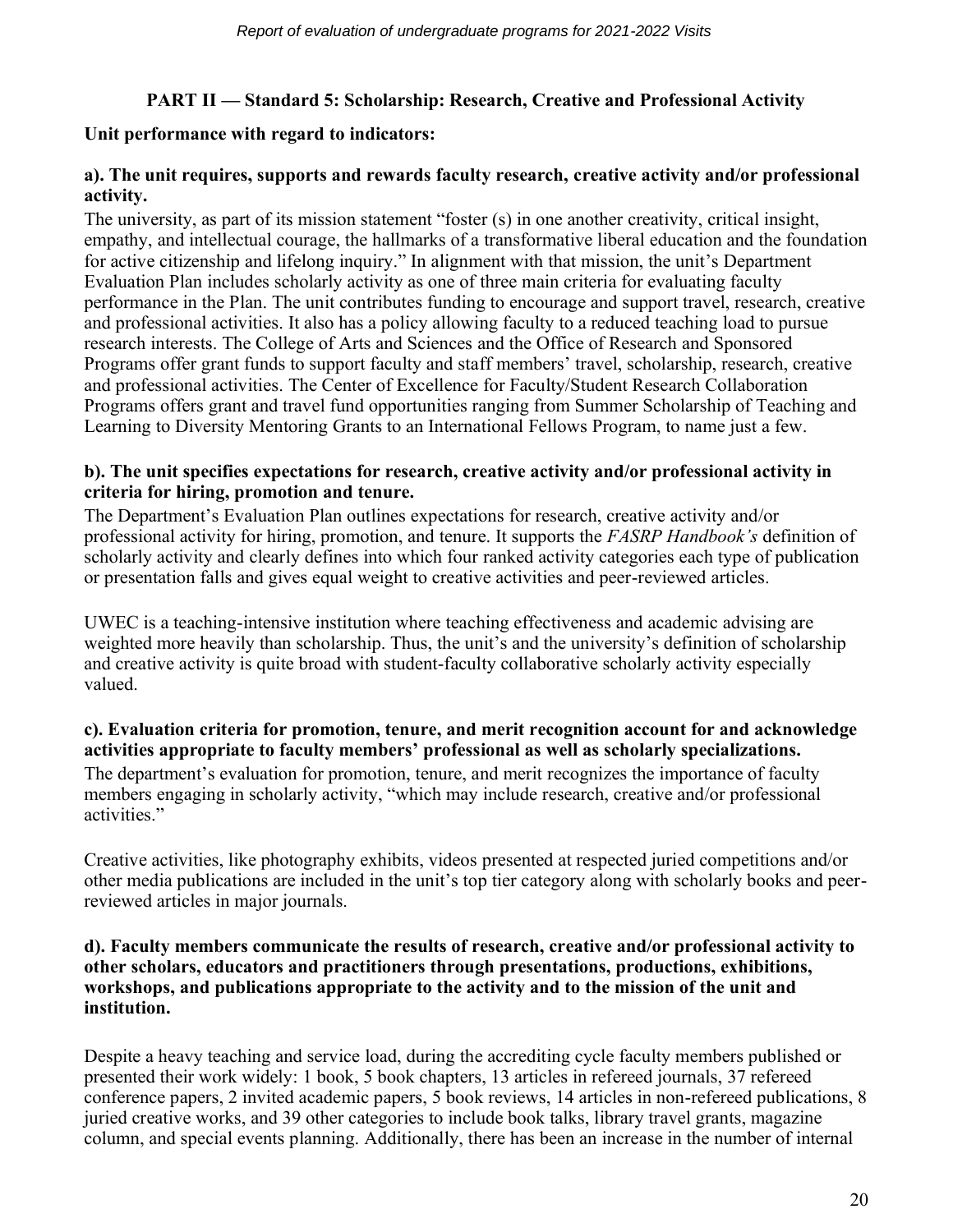grants received and a dramatic increase in grants that support students and department majors to present their research at the UWEC Student Research Day and the University of Wisconsin System Symposium. All of those contributions serve to enhance the mission and visibility of the unit and the institution.

#### **e). The unit fosters a climate that supports intellectual curiosity, critical analysis, and the expression of differing points of view.**

The accredited sequences under review are part of a robust Department of Communication and Journalism in which freedom of expression and intellectual curiosity are valued. Those opinions often become the basis for scholarly and creative activity that serve both the public and more specialized audiences. Some of those works are included in Wisconsin Public Radio, *Media International Australia,*  A Smith Gallery, the SRCC Global Millennium Dubai Summit, the Central States Communication Association, the Eastern Communication Association, EAU Queer Film Festival, and AEJMC.

## **SUMMARY:**

Despite its heavy emphasis on teaching, the CJ faculty have made important contributions in scholarship, research, creative and professional activities.

|                                                                                                                                                                                                              |                               | <b>Individuals</b>               |                                              |                                              |                                  |                       |
|--------------------------------------------------------------------------------------------------------------------------------------------------------------------------------------------------------------|-------------------------------|----------------------------------|----------------------------------------------|----------------------------------------------|----------------------------------|-----------------------|
| <b>Scholarship, Research, Creative</b><br>and Professional Activities                                                                                                                                        | <b>Total</b><br>from<br>Unit* | Full<br><b>Professors</b><br>(2) | <b>Associate</b><br><b>Professors</b><br>(7) | <b>Assistant</b><br><b>Professors</b><br>(1) | <b>Other</b><br>Faculty**<br>(0) | <b>Totals</b><br>(10) |
| Awards and Honors                                                                                                                                                                                            | 18                            | 8                                | 9                                            | $\mathbf{1}$                                 |                                  | 18                    |
| <b>Grants Received Internal</b>                                                                                                                                                                              | 64                            | 30                               | 32                                           | $\overline{2}$                               |                                  | 64                    |
| <b>Grants Received External</b>                                                                                                                                                                              | 3                             | 2                                | $\mathbf{1}$                                 |                                              |                                  | 3                     |
| Scholarly Books, Sole- or Co-authored                                                                                                                                                                        |                               |                                  |                                              |                                              |                                  |                       |
| Textbooks, Sole- or Co-authored                                                                                                                                                                              |                               |                                  | $\mathbf{1}$                                 |                                              |                                  |                       |
| <b>Books Edited</b>                                                                                                                                                                                          |                               |                                  |                                              |                                              |                                  |                       |
| <b>Book Chapters</b>                                                                                                                                                                                         | 5                             | 2                                | 3                                            |                                              |                                  | 5                     |
| Monographs                                                                                                                                                                                                   |                               |                                  |                                              |                                              |                                  |                       |
| Articles in Refereed Journals                                                                                                                                                                                | 13                            | $\tau$                           | 5                                            | $\mathbf{1}$                                 |                                  | 13                    |
| Refereed Conference Papers                                                                                                                                                                                   | 37                            | 11                               | 25                                           | $\mathbf{1}$                                 |                                  | 37                    |
| Invited Academic Papers                                                                                                                                                                                      | 2                             |                                  | $\overline{2}$                               |                                              |                                  | $\overline{2}$        |
| Encyclopedia Entries                                                                                                                                                                                         |                               |                                  |                                              |                                              |                                  |                       |
| <b>Book Reviews</b>                                                                                                                                                                                          | 5                             | 1                                | 4                                            |                                              |                                  | 5                     |
| Articles in Non-refereed Publications                                                                                                                                                                        | 14                            | 9                                | 5                                            |                                              |                                  | 14                    |
| Juried Creative Works                                                                                                                                                                                        | 8                             | 1                                | 7                                            |                                              |                                  | 8                     |
| Non-juried Creative Works                                                                                                                                                                                    |                               |                                  |                                              |                                              |                                  |                       |
| Other (please specify): Invited<br>presentations, Refereed conference panel,<br>Paper on a refereed conference panel,<br>Book talks, Library travel grants,<br>Educator's column, Eau Queer Film<br>Festival | 39                            | 16                               | 22                                           | $\mathbf{1}$                                 |                                  | 39                    |

## **Overall evaluation: COMPLIANCE**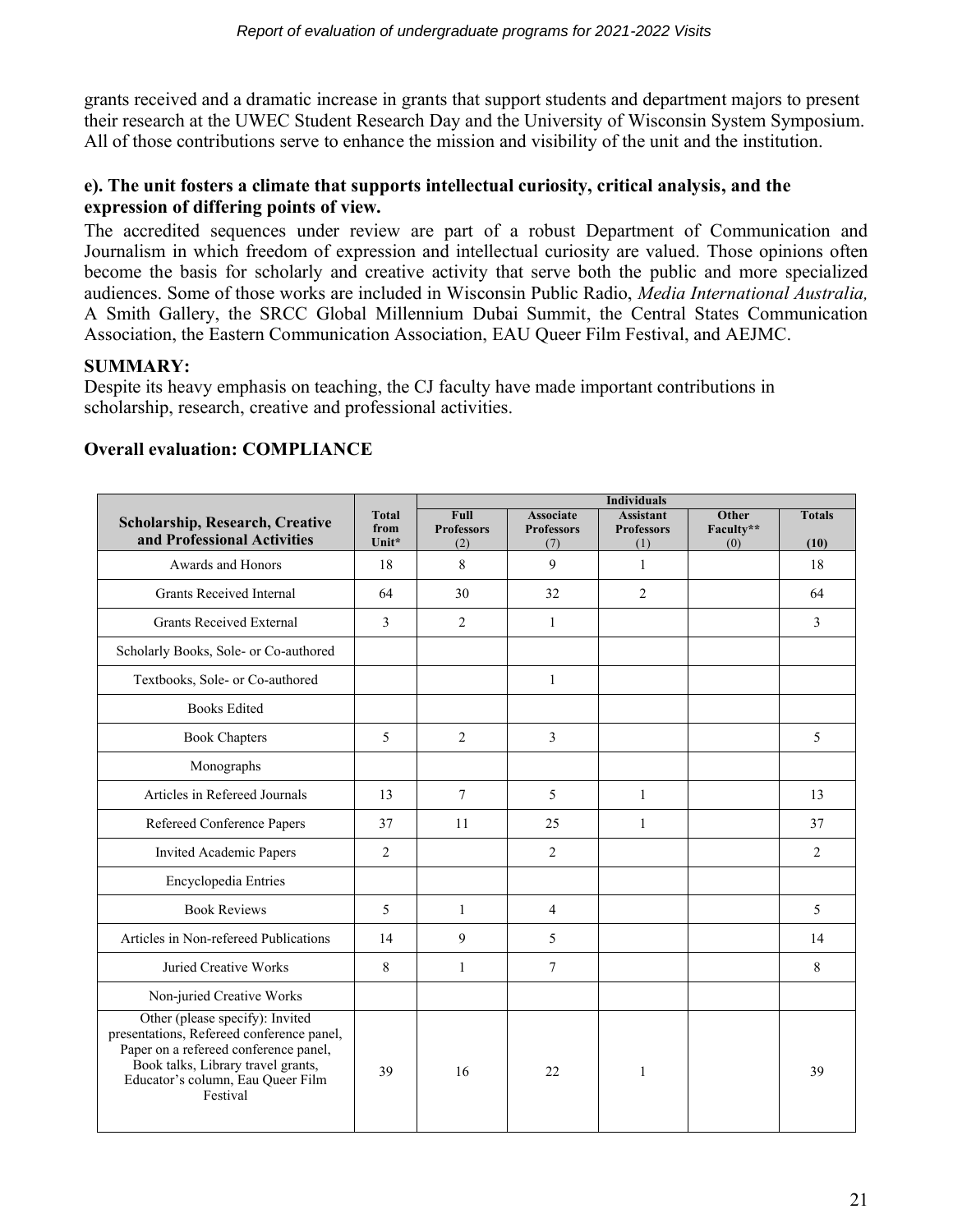#### **PART II — Standard 6: Student Services**

#### **Unit performance with regard to indicators:**

## **a). Faculty and/or professional advising staff ensure that students are aware of unit and institutional requirements for graduation and receive career and academic advising.**

Academic advising has undergone structural change since the last accreditation review period. Beginning in 2016-17, the university switched to professional advisors for academic advising on course selection. Previously faculty in each department had the responsibility for academic advising. The selfstudy notes that the department is "more detached from advising" than it has been in the past. Students now get their registration codes from the professional advisors based in the university-wide Advising, Retention and Career Center (ARCC). They are also assigned a faculty mentor.

The change came after a university-wide study about how to increase the efficiency of advising, improve retention and graduation rates and relieve some of faculty workload. The University had undergone reductions in faculty and staff position. The goals of the new model are accountability, timely registration and improving metrics for completion.

The cluster of ARCC advisors who work with CJ majors meets annually with the unit faculty members to keep current with curriculum offerings and discuss questions and concerns, especially getting off sequence, an issue for some journalism majors. The unit provides ARCC advisors with materials including four-years plans for each major. Students are required to meet with an AARC advisor until they have earned 60 semester credits. The department complies with the 72-credit rule outside the major by including it on the degree audit, which is required for graduation.

While faculty no longer act as academic advisors, they are expected to act as mentors about electives, internships, service-learning opportunities, and professional networking. Faculty members are assigned advisees and they are asked to reach out to their advisees at least once a semester. The self-study, however, says that faculty members feel their advising responsibilities are not well-defined, that most students don't know the difference between their academic advisors and their faculty mentors, that some don't know they have a faculty mentor, and that despite messages, few students come to see their faculty mentors.

Conversations with faculty members underscored the uneasiness about their role in the new advising system, as well as some concern that AARC advisors weren't always fully aware of the need to sequence courses in the major. On the other hand, several students told the site team they were very satisfied with the ARCC advising on courses they receive and appreciated the expertise of their ARCC advisors, although they acknowledged that they don't often consult their assigned departmental mentors.

The university is currently undertaking an evaluation of the AARC advising system. It will examine whether the new system has realized the goals of improving retention and graduation rates, as well the role of faculty members as mentors.

#### **b). Faculty are available and accessible to students.**

All faculty are required by the unit to have four hours of office time for students weekly. Many maintain more office hours. Faculty post their schedules and availability on their office doors. They also include their office hours, locations, and phone numbers in syllabi for their classes.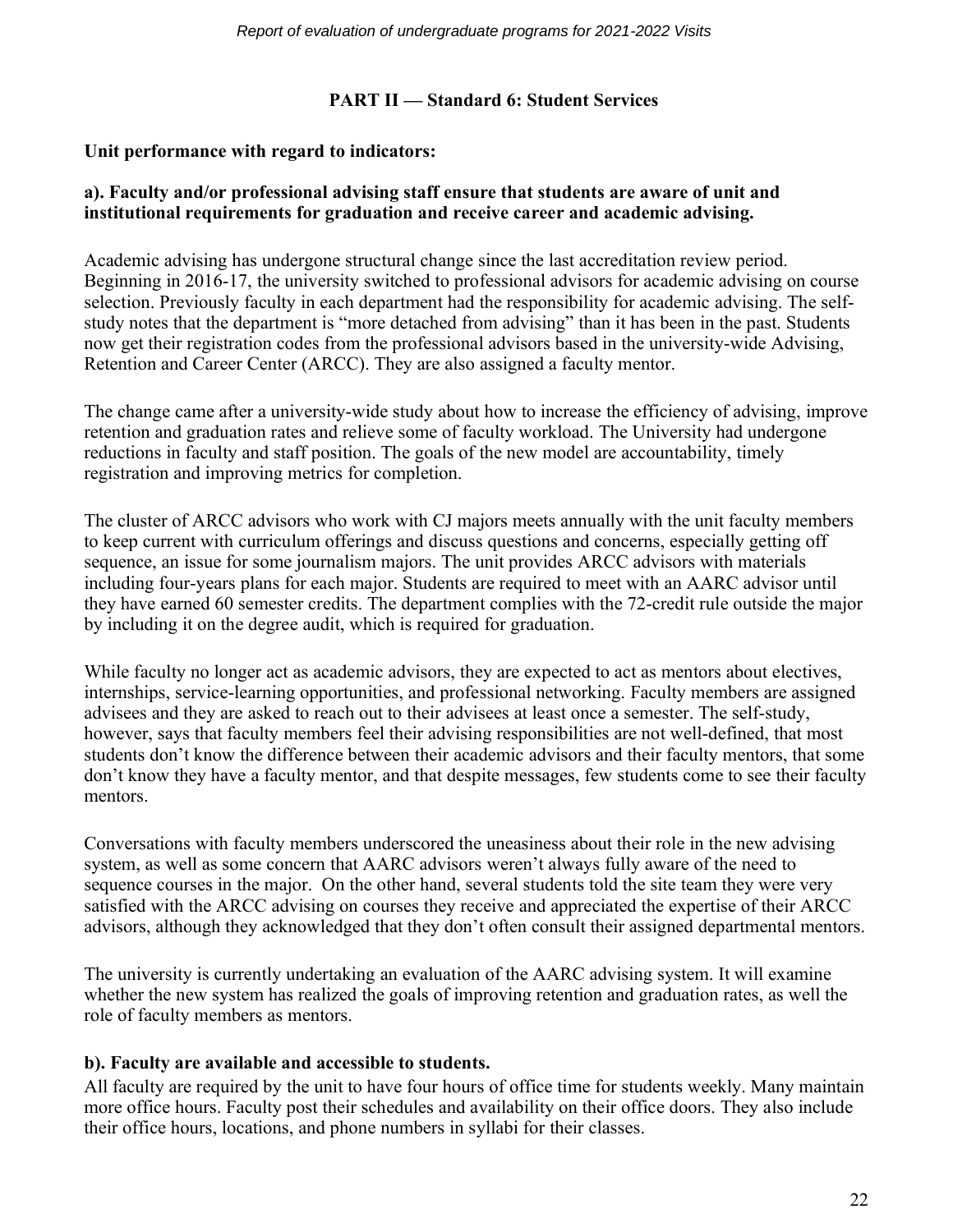Throughout the pandemic, faculty have also been available to students by email or phone. The faculty has also been proactive reaching out to students who are struggling academically or psychologically because of the pandemic stress.

## **c). The unit keeps students informed about the activities, requirements, and policies of the unit.**

The CJ Insider is the go-to place for students seeking information about requirements and policies. It also includes a host of links to other information, such as employment opportunities, internships, scholarships, the Forensics program, the CJ Blog, the unit's Facebook page, and student media. In terms of registration and academic schedules, students can access e-forms for waiver or substitution requests, download the single sheets that detail the courses and sequence of courses for all our majors, minors, and certificates, and learn about other department processes.

The unit's Facebook page [https://www.facebook.com/UWEC-Communication-Journalism-Department-](https://www.facebook.com/UWEC-Communication-Journalism-Department-335826399846466)[335826399846466](https://www.facebook.com/UWEC-Communication-Journalism-Department-335826399846466) provides a lively mix of events, both social and academic, reminders, achievers profiles, campus job openings, links to academic information, and motivational messages (on Monday). The unit also uses other social media to communicate, as well as the bulletins boards that line the hallways in the department's area.

During the pandemic last year, the chair sent out a regular chair's memo updating students about institutional and department policies as well as how to seek help. Often included was an inspirational moment with photos. This semester, the chair has sent several memos to students reminding them to be diligent about wearing masks in class and encouraging vaccination.

## **d). The unit and the institution provide students with extra-curricular activities and opportunities that are relevant to the curriculum and develop their professional as well as intellectual abilities and interests.**

The unit supports a range of co-curricular opportunities for students. In its strategic plan, the unit made a commitment to provide all students with at least two applied learning experiences, and to expand that to three such experiences for 60 percent of students. Student media and other student organizations play a key role in meeting this goal.

The unit provides an advisor for *The Spectator*, the student-run news publication, updated daily online and published in print twice a month, and for WUEC89.7 FM, the campus radio station, with local news and current events and other campus-based content, as well as local music. In addition, the university's high-performing forensics team is based in the unit and coached by a faculty member. The unit also offers a range of professional student organizations: The Communication & Journalism Organization, the Public Relations Student Society of America, the Society of Professional Journalists, two national scholastic honor societies.

The university sponsors TV10, a student-run cable television station in which many majors participate. Managed by the Department of Housing and Residence Life, TV10 offers a variety of content including a weekly news show, live broadcasts of university athletic events, a sports news and analysis show, and several entertainment shows. Students also participate in The Flip Side, an independent student-run biweekly magazine. Top student managers for TV10, as well as *The Spectator*, are paid by the university.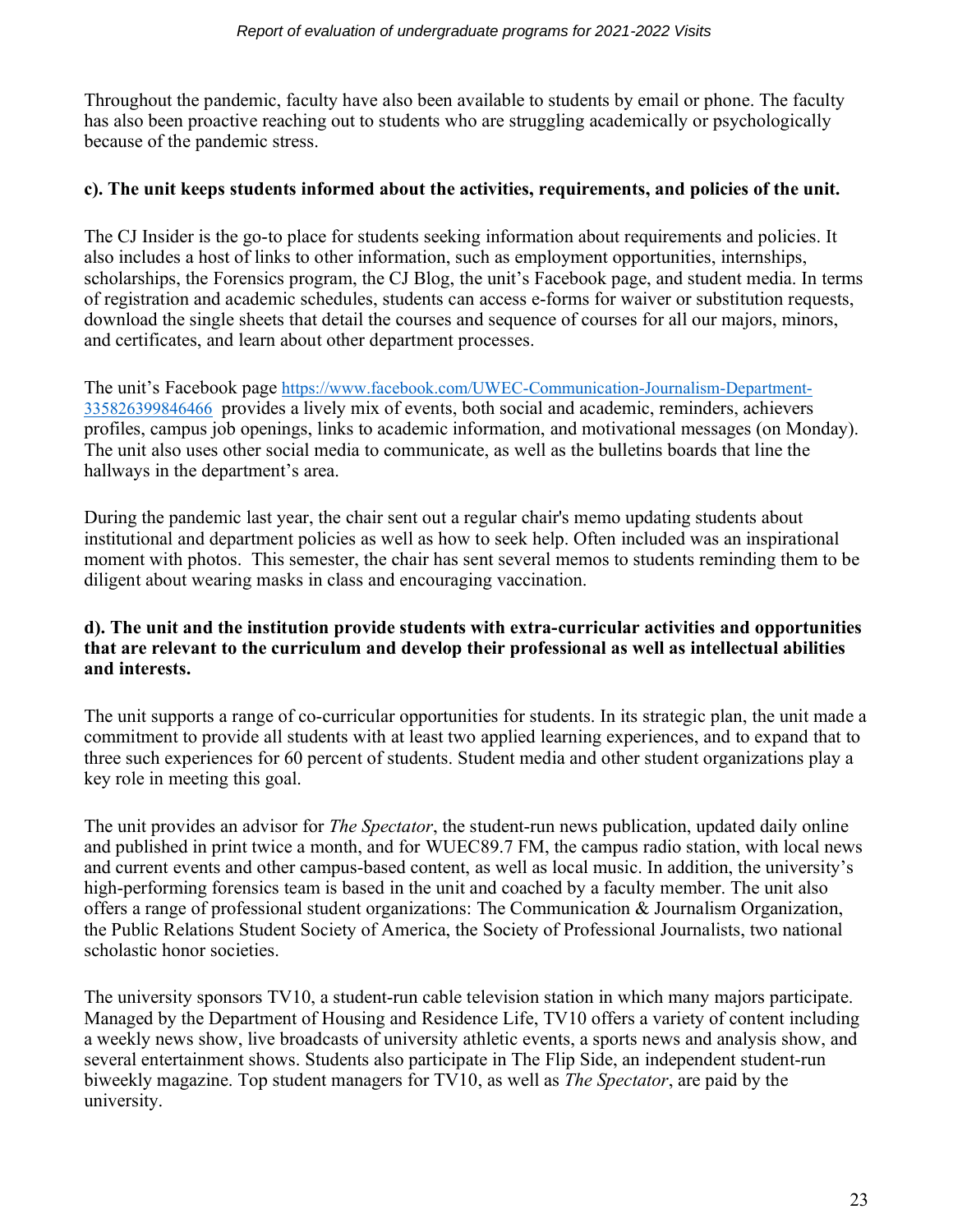## **e). The accredited unit must gather, maintain, and analyze enrollment, retention, graduation rates and other aggregate information for improving student services and reducing barriers to student success. The unit annually publishes retention and graduation information on its website.**

The university gathers enrollment, retention and graduation data for the department annually. Before the beginning of each academic year, the unit uses these data to update the department's Public Accountability page on the university's website. The data published are for the Communication and Journalism Department (all sequences) and do not break out the three accredited sequences.

The university's Career Center annually creates a "First Destination Report," which includes first-year career placement statistics for students by major across the university. The Career Center's report provides a breakout of the Integrated Strategic Communication and Journalism majors but does not provide a breakout of the two sequences in the ISC major—public relations and advertising.

# **SUMMARY:**

The Communications and Journalism Department is centered on its students. Teaching and service to students are the core mission of the unit. This commitment is reflected in accessibility of faculty, the rich offering of student media, the passion for mentoring and advising students, and the emphasis on communication with students.

Overall evaluation compliance/non-compliance**: COMPLIANCE**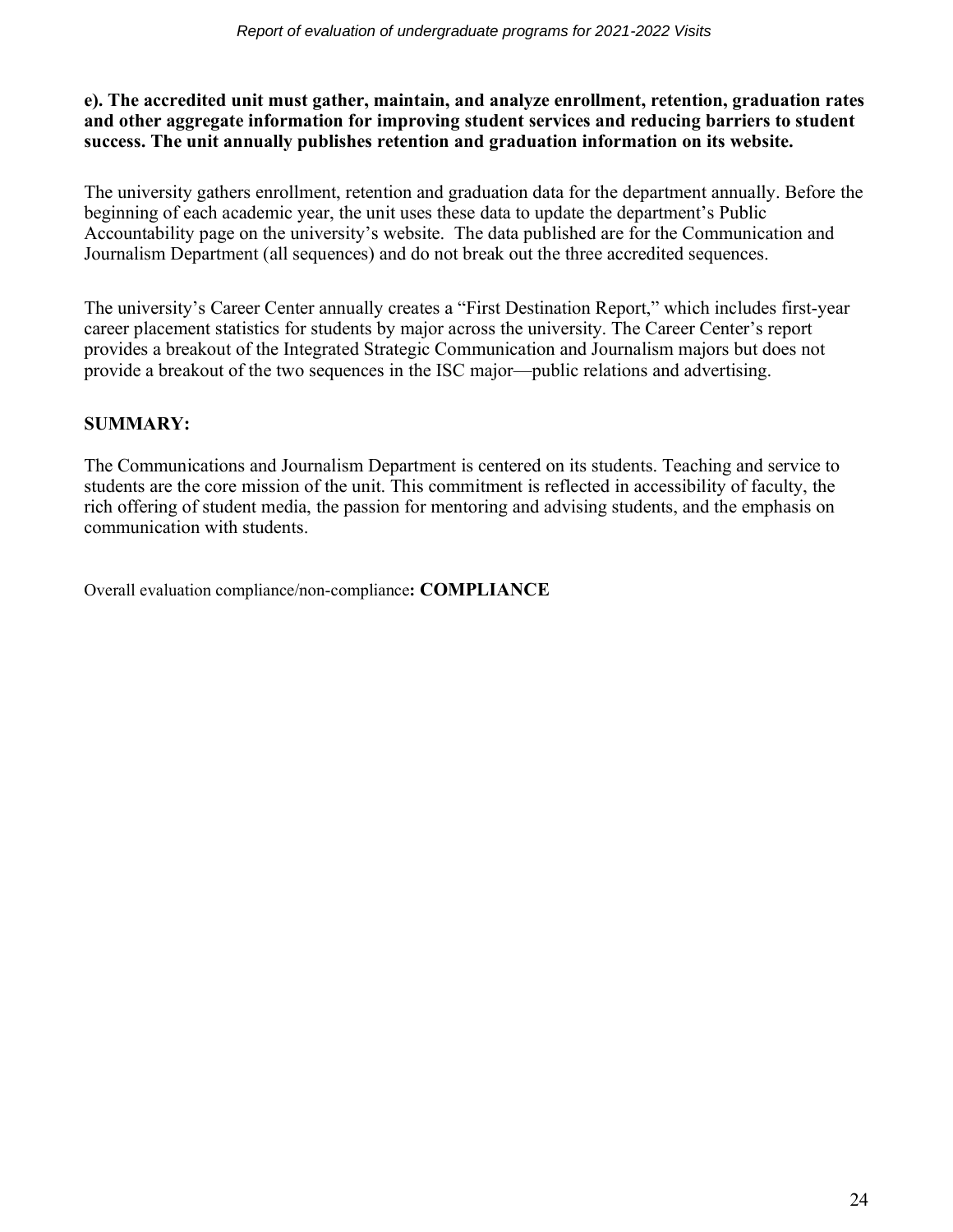# **PART II — Standard 7: Resources, Facilities and Equipment**

#### *The unit plans for, seeks and receives adequate resources to fulfill and sustain its mission.*

#### Unit performance with regard to indicators:

## **(a)The unit has a detailed annual budget for the allocation of its resources that is related to its long-range, strategic plan.**

The unit is continually hampered by budgetary restrictions, with limited state funds further diluted by university priorities and needs. Funding issues are exacerbated by an ongoing tuition freeze, COVID-19 and a projected structural deficit at the state level. Despite a somewhat bleak budgetary picture, the unit has creatively managed to support its strategic plan, deliver its curriculum, and support satisfactory scholarly and creative activity.

Three primary sources provide the unit funding stream: Funds assigned by the institution, funds applied for by the unit and allocated by the institution, and funds earned by the unit. The latter category includes revenue generated from summer and winter term courses and from the Strategic Assessment Matrix (SAM), which rewards academic units on campus based on unit and faculty innovation. The unit has fared well in this area and bolstered its finances through SAM, but that program was suspended due to COVID-19 budgetary uncertainties and does not appear likely to return.

The annual unit budget is lean but meets the needs of the unit as currently configured. The two areas in the budget meriting attention are the supplies and travel lines. For supplies, a nearly \$15,000 decrease from 2018-2019 to the self-study year was observed, along with a drop in travel allowances which has been declining for several years. While some of the decline is undoubtedly due to the pandemic halting much professional activity, it aligns with some concerns that funds are scant to support faculty travel.

An allocated financial pool – the Blugold Commitment Fund – provides an additional financial reserve for equipment purchases, including 10 Mac laptops with a charging cart, software, a printer, and cameras.

The unit has demonstrated impressive fiscal responsibility and creativity to meet the teaching needs of its faculty and support student experiences.

## **(b) The resources that the institution provides are adequate to achieve the unit's mission. The resources are fair in relation to those provided other units.**

The unit expressed general satisfaction with the support of upper administration. Some tension expressed related to retaining lines when faculty departed the unit and adding lines during the budgetary downturn affecting the university and its system. In both scenarios, faculty lines are pooled across the university and University deans collaborate to prioritize requests working with the provost. Funding and budgets follow enrollment and retention patterns across the campus. The declining numbers in journalism portend concerns about whether the unit can retain a budget line from a faculty member retiring at the end of the 2021 semester.

#### **(c) The facilities of the unit enable and promote effective scholarship, teaching and learning.**

The unit is housed in Hibbard Hall and has priority over three classrooms on the lower floors of the building. Most faculty are able to teach courses in the building but are increasingly teaching in other buildings on campus based on pedagogical needs and class sizes. Hibbard is equipped with multiple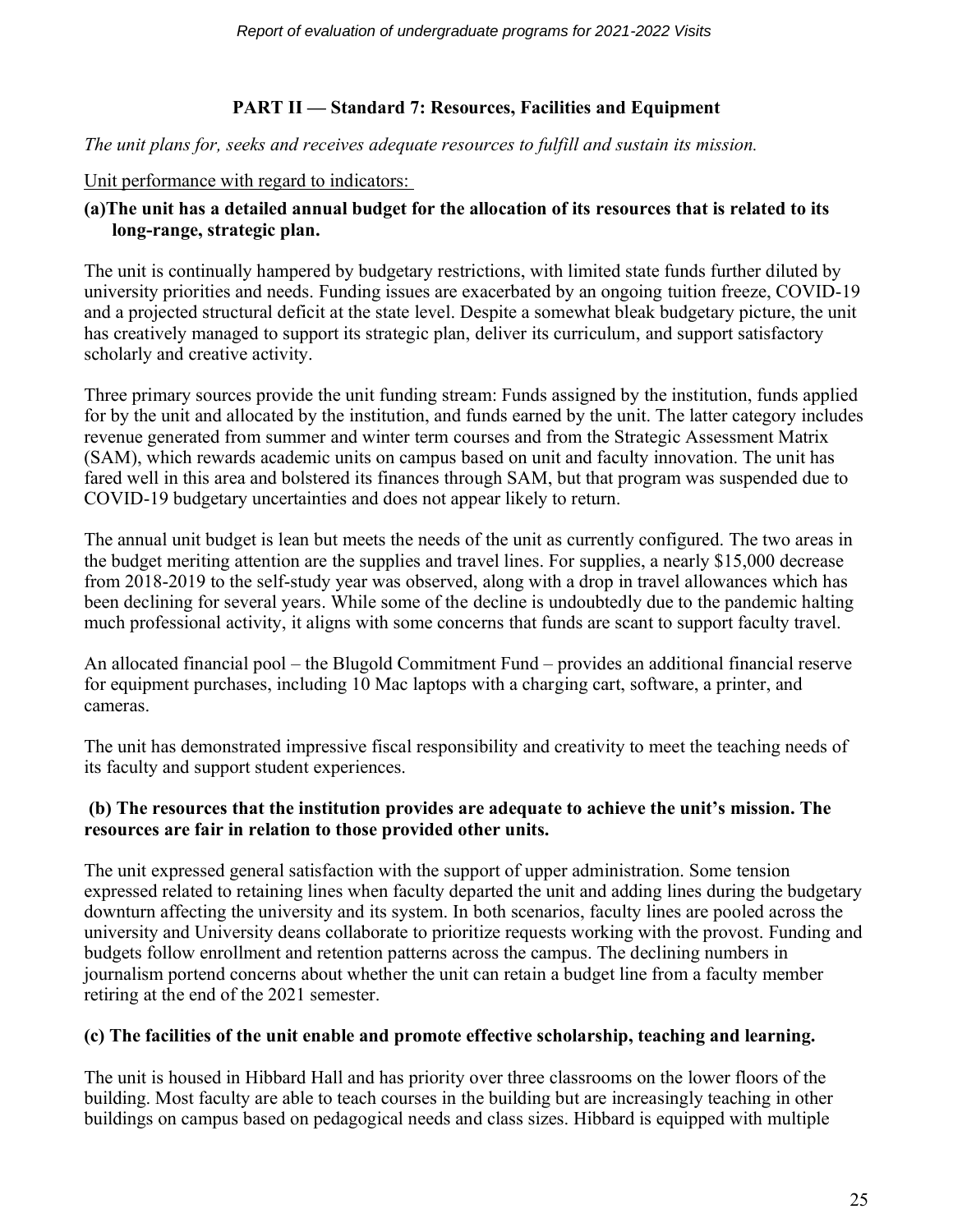labs, faculty offices, TV and radio studios, a photo studio, conference room, faculty research room and student reading room. Equipment is available for students to check out.

Facilities are commensurate with the needs of the unit.

#### **(d) The institution and the unit provide faculty and students with equipment or access to equipment to support its curriculum and the research, creative and professional activities of the faculty.**

Faculty have private offices and computers. All computers are updated every four years. The university Senate Technology committee is determining the feasibility of a laptop campus, and if that initiative passes, it will diminish the need for lab space.

The unit has expressed a strong desire for mobile classroom seating to better promote engaged learning and promote interactivity. Likewise, several faculty members recommended a dedicated laboratory staff support position to maintain and repair equipment and monitor evolving technological needs. These concerns were also raised in the last site team visit.

## **(e) The institution and the unit provide sufficient library and information resources to support faculty and student research and professional development.**

No concerns were raised regarding the library or access to information resources. Faculty are able to access information at the Madison campus to broaden the scope of offerings to support research.

## **SUMMARY:**

The department is scrappy with its resources and provides the resources and equipment to support its academic mission. The unit home in Hibbard Hall provides adequate space for faculty offices, classrooms, and student media. Support from university administration is generally positive, although limited finances complicate the unit's vision for faculty stability.

Overall evaluation compliance/non-compliance: **COMPLIANCE**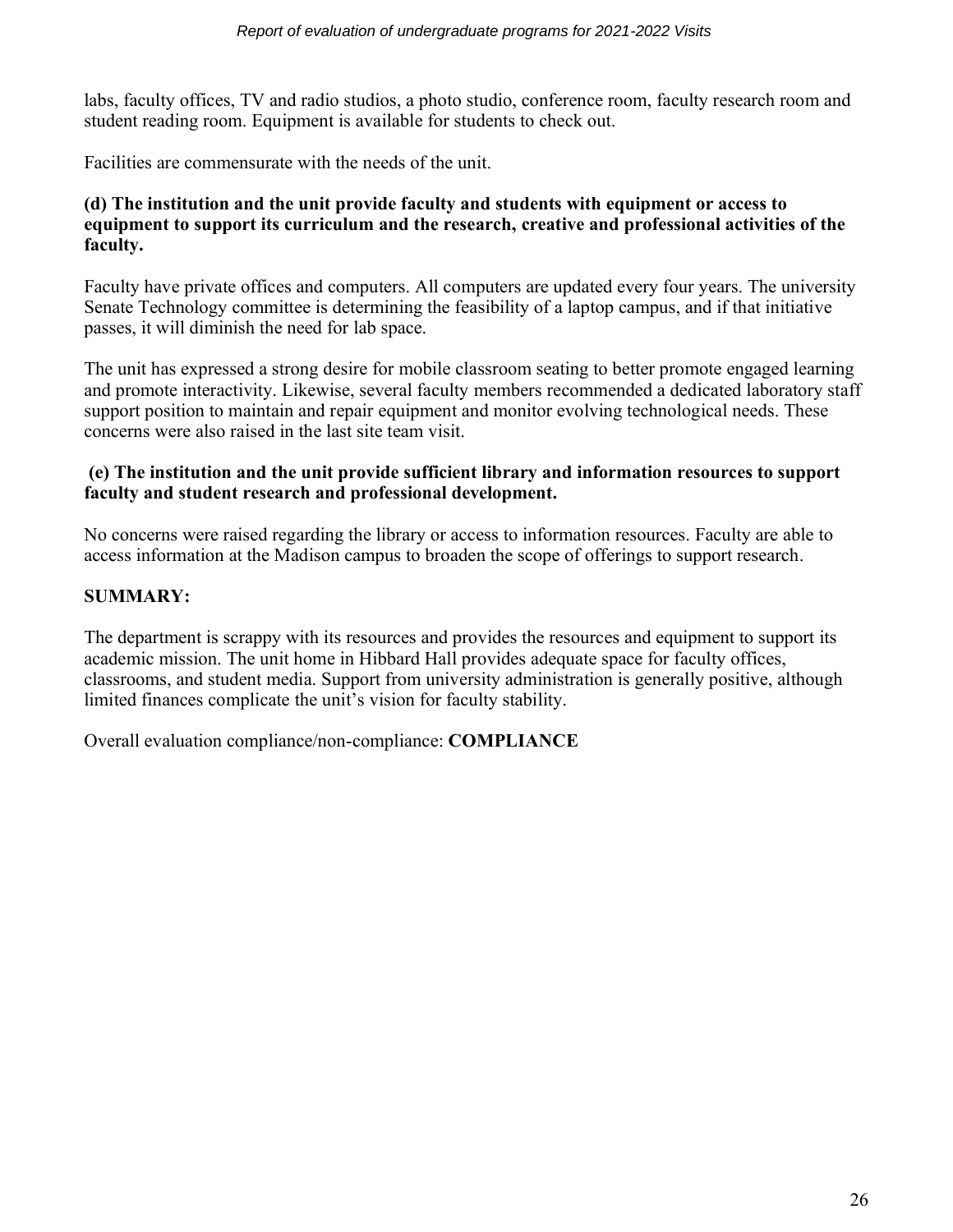## **PART II — Standard 8: Professional and Public Service**

#### **Unit performance with regard to indicators:**

#### **a). The unit consults and communicates regularly with its alumni and is actively engaged with alumni, professionals, and professional associations to keep curriculum and teaching, whether onsite or online, current and to promote the exchange of ideas.**

The unit stays in touch with its alumni in both formal and informal ways. The unit sponsors a Communication and Journalism Advisory Board, currently made up of four professionals, all alumni. The board previously had six members and now it is undergoing re-visioning and strategic planning with the intention of growing again. The goal, according to the current chair, is to become more involved in mentoring current students and connecting them to professionals, as well as strengthening relations with the unit's alumni and continuing to act as a sounding board for department chair and faculty regarding curriculum and other department matter.

Before the pandemic, the advisory board met twice during the academic year and advised the unit on issues such as the strategic plan, diversity and the curriculum. During one of its two annual meetings, board members observed or participated in classes and attended career-related events where they interacted with students. During the other meeting, the board participated in assessment of student work, highlighting strengths and pointing out areas that need improvement.

The unit does not have a formal alumni communication publication or website, but it stays in touch through various digital platforms: its website, a department blog that features current students, alumni and faculty, departmental social media platforms. Faculty also informally maintain relations with alumni, often through social media.

Students are also exposed to alumni and other professionals through guest speakers in their courses. Topics often focus on current industry trends and life in the profession. Alumni and other professionals often speak and lead workshops at events sponsored by the Chippewa Valley School Journalism Association and at meetings of student organizations such as the Public Relations Student Society of America (PRSSA) and the Communication Journalism Organization.

Alumni also share internship opportunities with the unit and some alumni stay connected with student media outlets such as *The Spectator*, TV-10, and Blugold Radio, sharing their knowledge and professional opportunities with students.

#### **b). The unit provides leadership in the development of high standards of professional practice through such activities as offering continuing education, promoting professional ethics, evaluating professional performance, and addressing communication issues of public consequence and concern.**

Faculty members are active in a range of professional organizations, connecting with professionals and building relationships. The organizations include the Public Relations Society of America, the Northwest Broadcast News Association, the Midwest Broadcast Journalists Association, and the Midwest Association for Public Opinion Research.

Faculty members also serve on boards of regional professional groups and have participated in continuing education on the media and spoken on issues surrounding media and society. For example,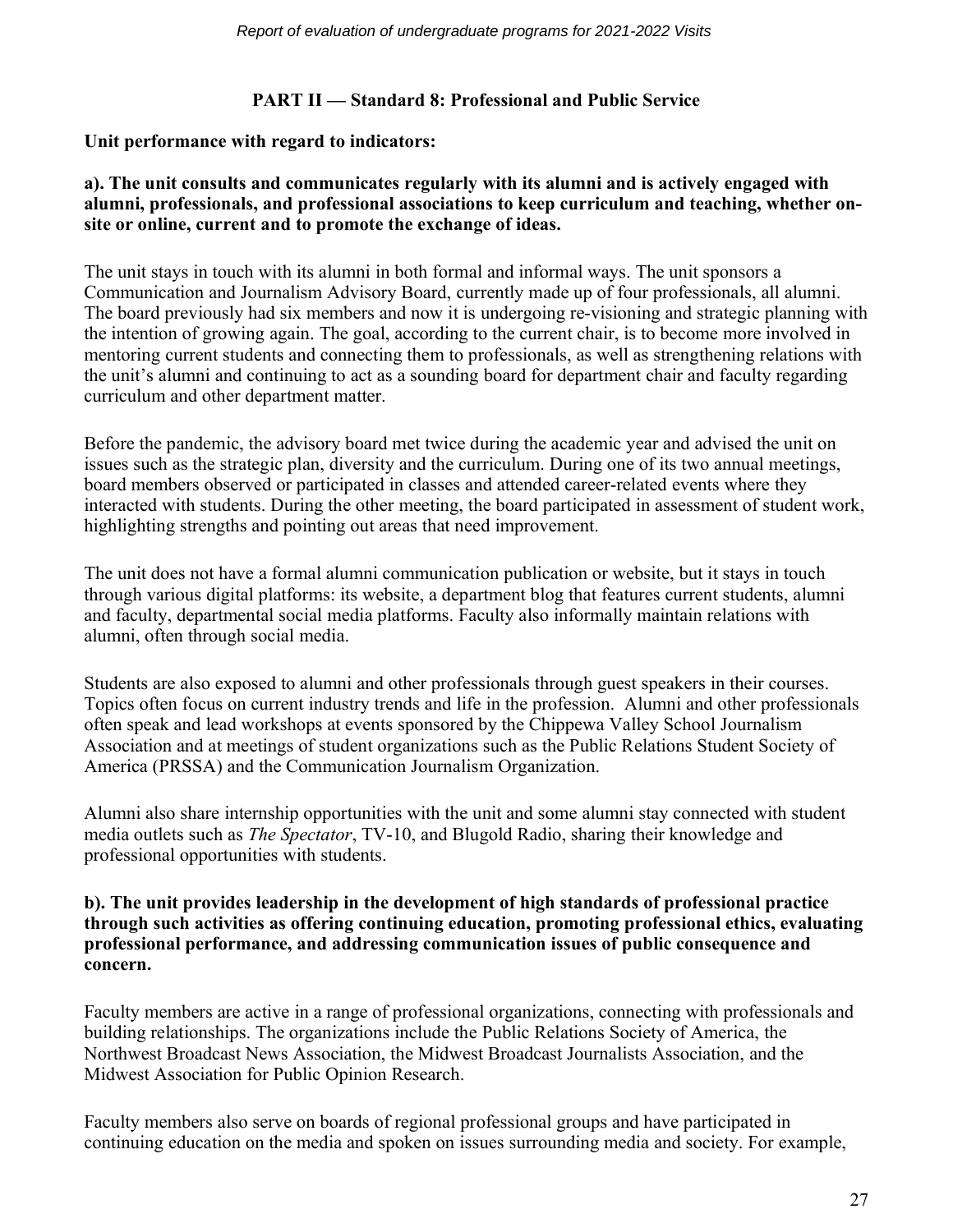one faculty member moderated a community panel entitled "Is there News Beyond Social Media?" as part of national News Engagement Day and also served as keynote speaker on "The Media" for Chippewa Valley Learning in Retirement.

Each year the unit sponsors the Devroy Forum, in which a well-respected Washington D.C. correspondent speaks on campus. The Forum is named in memory of UWEC alumna Anna Devroy, who covered the White House for *The Washington Post.* The unit also names one student as an Anna Devroy Fellow, who spends three weeks learning and working at *The Washington Post*.

## **c). The unit contributes to the improvement of journalism and mass communication as academic disciplines by supporting the faculty's involvement in academic associations and related activities.**

The university and the unit encourage engagement in academic associations. Faculty members participate actively in a wide variety of organizations aimed at setting high standards for the profession, such as the Association for Education in Journalism and Mass Communication and the National Communication Association.

Faculty members act as reviewers, board members and committee members for a wide range of national and regional academic associations and journals. For example, one faculty member is on the Board of the *Online Journal of Communication and Media Technologie*s. Another serves as a frequent reviewer for the various interest group of the National Communication Association, and a third served on the conference selection committee of the International Environmental Communication Association.

The unit has limited funds to support travel by faculty members to academic associations or other professional meetings. Typically, priority is given to tenure track faculty, as well as those presenting papers or serving on panels. Limits are put on travel support—\$900 for domestic travel, \$1,000 for international. Tenured faculty note the difficulty in obtaining travel funds. Over time, extra travel funds from the College of Arts and Sciences have dried up.

## **d). The unit contributes to its communities through unit-based service projects and events, service learning of its students and civic engagement of its faculty.**

Service learning is a hallmark of the unit's curriculum. All UWEC students are required to complete 30 hours of service-learning to graduate. Many upper-level courses in the three sequences under review are taught through service projects in the community. Faculty and instructional staff regularly construct courses around classroom projects that call on students to use their communication skills to serve community organizations. In addition to class-based projects, faculty also oversee and supervise individual student projects that benefit community organizations.

The self-study includes the names of two dozen community organizations that have benefitted from the service-learning model of instruction including Big Brothers, Big Sisters, the LGBT Resource Center of the Chippewa Valley, the Eau Claire County Humane Association, the Ice Age Trail of Wisconsin, and Chippewa County Public Health.

## **e). The unit supports scholastic journalism through such activities as faculty workshops, visiting lectures and critiques of student work.**

The unit has hosted annual day-long conferences for high school students in cooperation with Chippewa Valley School Journalism Association. Organized by a CJ faculty member with assistance from students enrolled in Strategic Event Planning, the event attracts about 100 regional high school students. CJ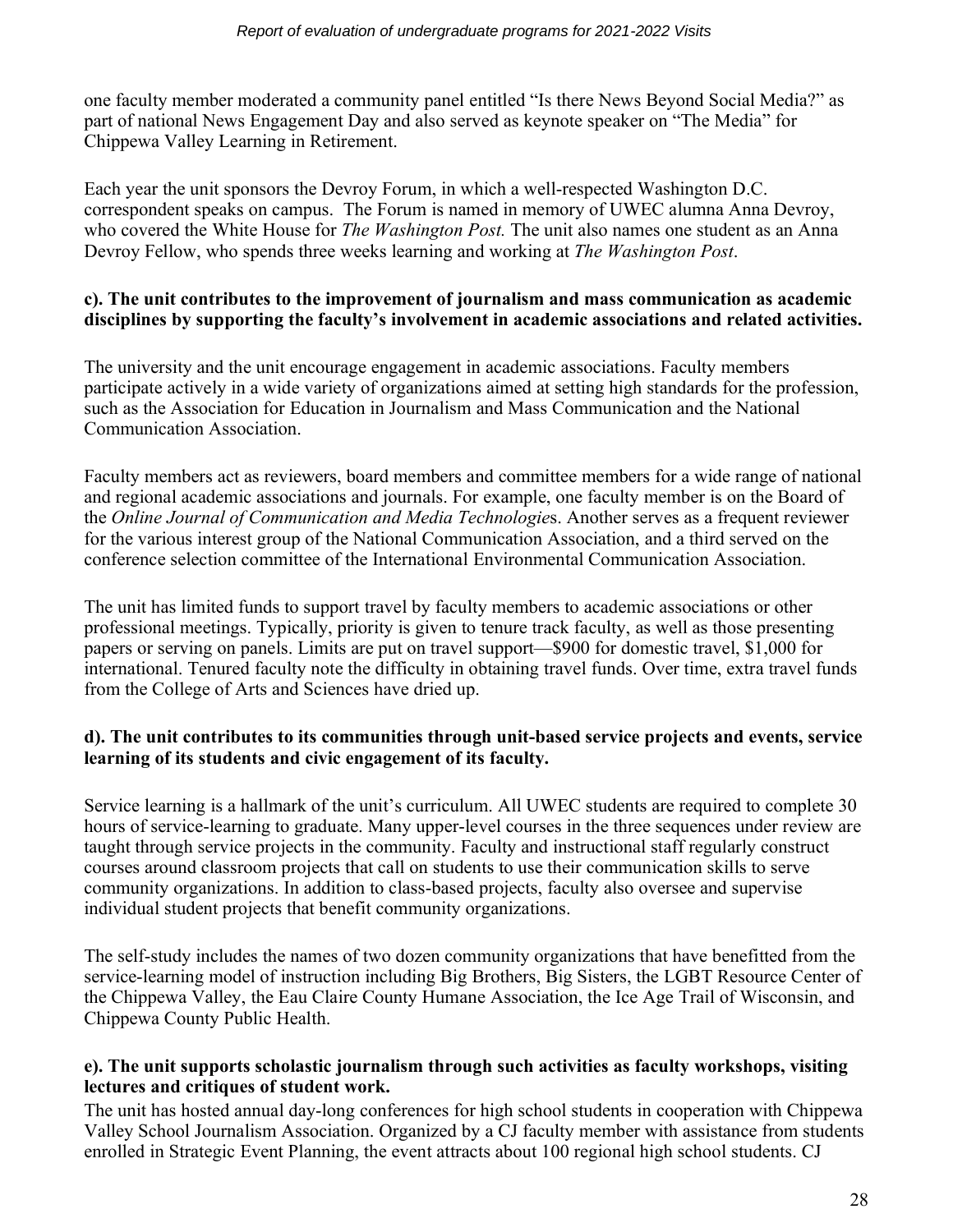faculty and local professionals provide instruction and coaching about how students can improve their high school publications, as well as information about careers in journalism and communications.

## **SUMMARY:**

Service to its community, its alumni and the profession are core values of the unit. Though limited in funds, the unit finds creative and meaningful ways to serve community organizations, build strong relations with its alumni, and participate in professional and academic organizations.

Overall evaluation compliance/non-compliance**: COMPLIANCE**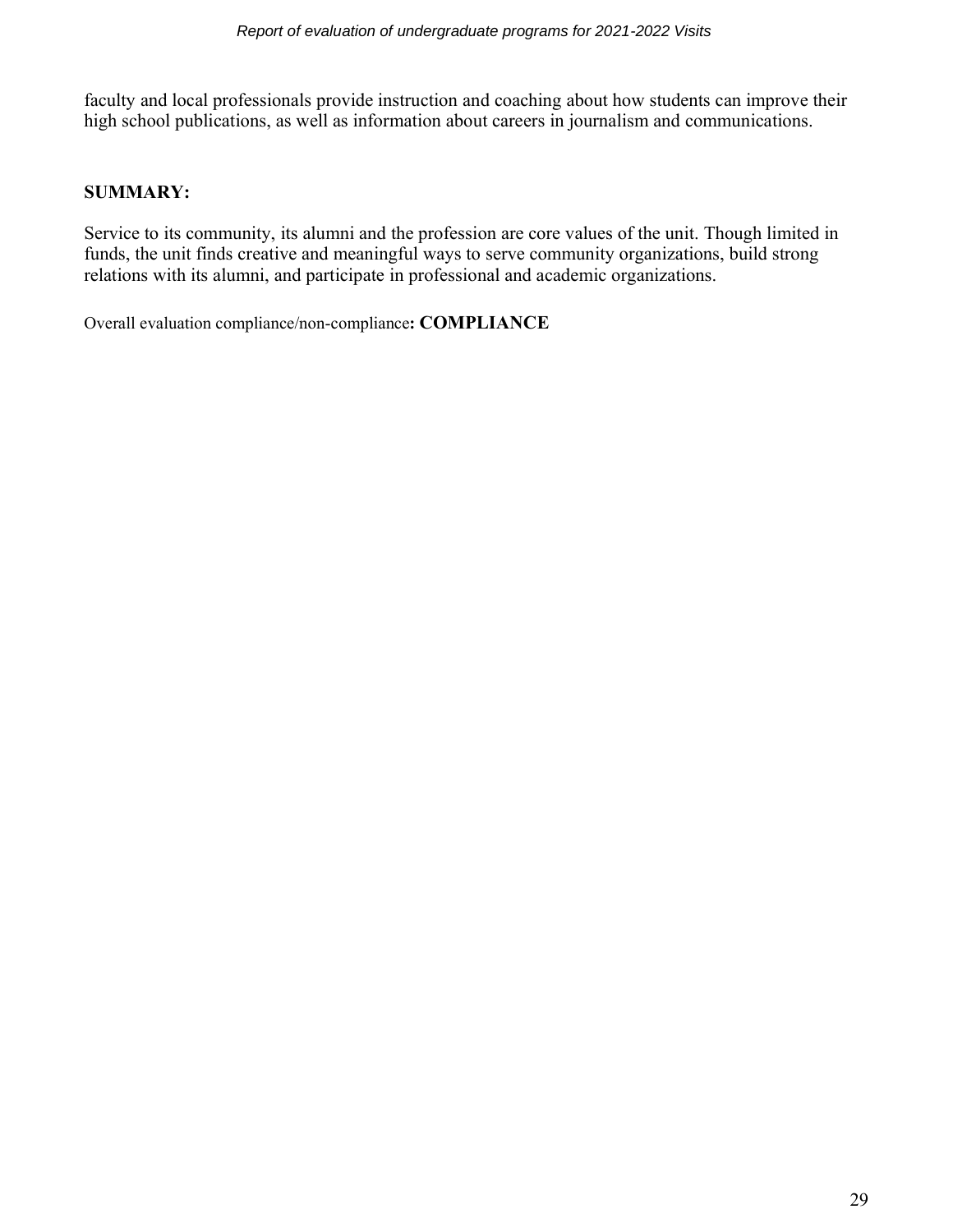## **PART II — Standard 9: Assessment of Learning Outcomes**

*The unit regularly assesses student learning and applies results to improve curriculum and instruction.* 

## Unit performance with regard to indicators:

## **(a) The unit defines the goals for learning that students must achieve, including the "Professional Values and Competencies" of this Council. (See 2. Curriculum and Instruction.)**

The unit's five-year strategic plan was revised in 2019-2020 and codified by faculty in 2020. The plan explicitly mentions ACEJMC values and competencies as "informing" its mission, vision, and values. The self-study indicates faculty turnover has resulted in institutional memory loss and a sizable gap beginning with the 2016-2017 period where the unit did not collect survey data from recent graduates and alumni who are 3-year post graduation. These deficiencies aside, the university requires units to develop assessment plans.

All faculty participate in assessment by discussing and reviewing direct and indirect measures from the previous year at a late summer meeting. Each sequence has its own assessment plan, which translates to separate assessment plans for journalism, ISC-Advertising, and ISC-Public Relations.

In the period between provisional accreditation in 2014-2015 and full accreditation in 2016-2017, the unit had not yet modified its assessment plans to assess student learning on all 12 outcomes at least once a year. In 2017-2018 the unit formally adopted ACEJMC's 12 Professional Values and Competencies as its SLOs. Despite these resolutions, there are various gaps during the period of review:

For SLO 2, "Demonstrate an understanding of the history and role of professionals and institutions in shaping communications," data was not collected in the 2018-2019 AY nor in spring 2020.

For SLO3, "Demonstrate an understanding of gender, race ethnicity, sexual orientation and, as appropriate, other forms of diversity in domestic society in relation to mass communications," data was not collected during the pandemic year.

For SLO4, "Demonstrate an understanding of the diversity of peoples and cultures and of the significance and impact of mass communications in a global society," data has not been collected in CJ 464: Advertising in Contemporary Society.

For SLO6, "Demonstrate an understanding of professional ethical principles and work ethically in pursuit of truth, accuracy, fairness and diversity," data is only available for 2019-2020 and 2020-2021 academic years.

The area of greatest weakness for assessment data is SLO9, "writing correctly and clearly" where no meaningful data has been collected.

In fall 2021, the unit moves to an online reporting system of assessment data and an assessment dashboard is under development.

The patchwork of assessment plans and data gaps demonstrate the need for sustained and consistent data collection to capture ACEJMC values and competencies, along with demonstrable evidence data is used accordingly to revise the curriculum. Faculty are charged with developing course-level assessment rubrics, and the unit reports lack of stability in this area has hindered ongoing data collection.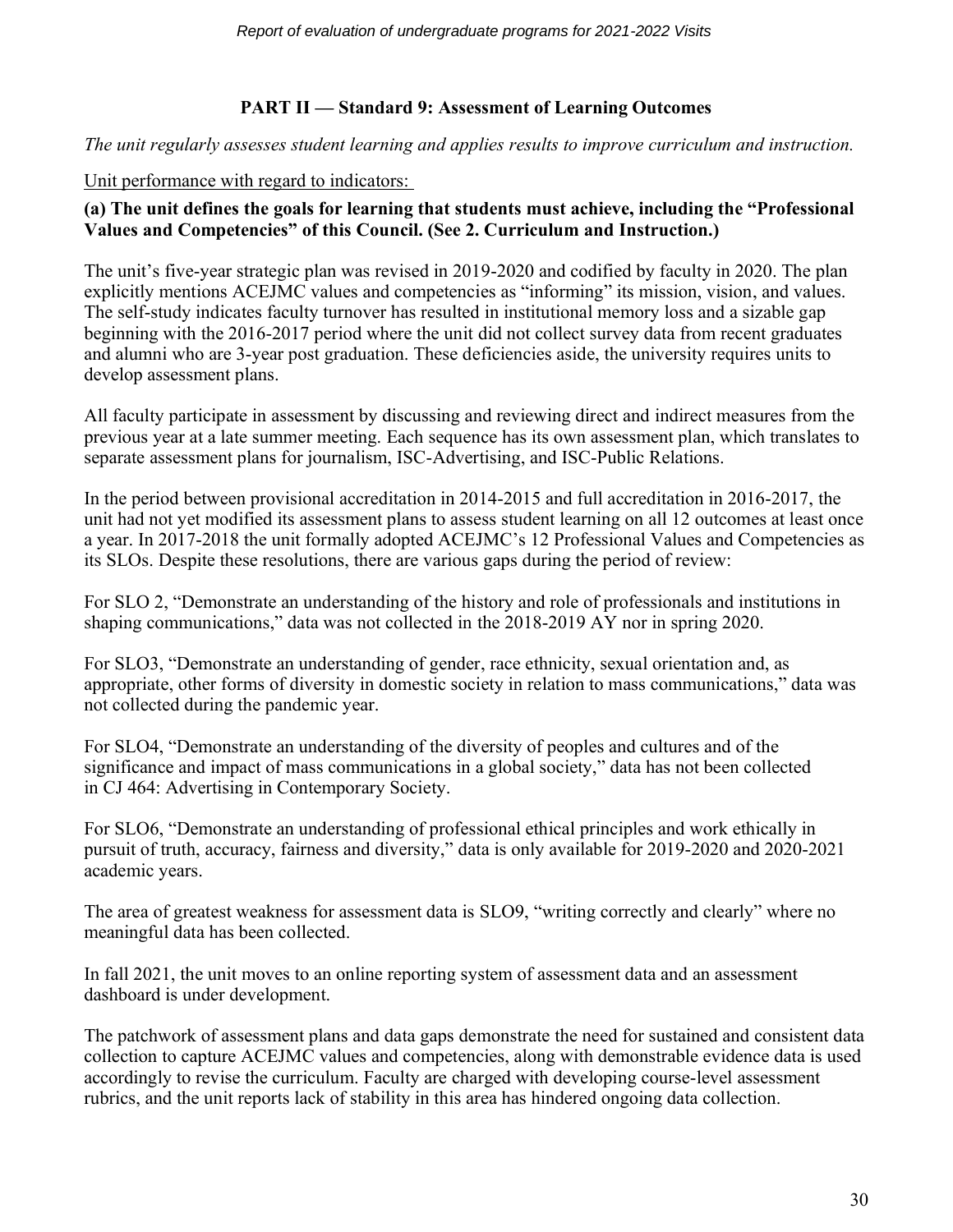The unit employs various methods to cull data based on ACEMC values and competencies, including multiple choice questions in core course exams, extra credit survey questions, and faculty evaluation of student projects and assignments. Assessment reports in the period of review focus almost exclusively on direct measures. Internships and alumni/professional input do not receive adequate consideration in yearly assessment reports.

## **(b) The unit has a written assessment plan that uses multiple direct and indirect measures to assess student learning.**

The unit has three assessment plans: ISC-PR, ISC-Ad and Journalism. Each plan is predicated on ACEJMC values and competencies and includes a grid indicating whether a student learning outcome is taught in a course and another if the outcome is assessed in the course.

The assessment plans clearly describe the assessment process, which commences with an August faculty meeting, and the yearly cycle related to assessment collection, analysis, and reporting. Each SLO is assessed twice in the 7-year cycle, with at least a two-year gap between assessment of the same outcome. Plans charge the unit to disseminate assessment findings to the CJ advisory board at its annual meetings and with ACEJMC during the accreditation process. The department needs to fully enact the plan.

#### **(c) The unit collects and reports data from its assessment activities and applies the data to improve curriculum and instruction.**

Uneven and inconsistent data collection have left little room to effect curricular change. The exclusion of indirect measures and sporadic data collection leave sizable gaps in the assessment process.

The 2016-2017 Revisit Team Report encouraged the unit "… to keep its momentum and commitment to assessment." The unit's commitment to assessment is noteworthy. It has an experienced assessment coordinator and an effective assessment structure in place. It reports, however, that faculty turnover, workload and the pandemic have precluded sustained data collection.

## **(d) The unit maintains contact with its alumni to assess their experiences in the professions and to provide suggestions for improving curriculum and instruction.**

The self-study process revealed to the unit that it has not sent out alumni surveys for several years. The last alumni employment list provided by the unit was in 2017. The unit assessment committee has indicated it will survey alumni back from AY 2012-2013 through 2017-2018 to address the missing data.

## **e) The unit includes members of journalism and mass communication professions in its assessment process.**

The unit's advisory board faced several resignations in summer 2021 and is in a period of transition. It has recently appointed a board president and enacted bylaws. It has traditionally evaluated CJ student portfolios but those activities are suspended as the board reorganizes. It plans to renew its efforts and is also discussing a mentorship program.

# **SUMMARY:**

The lacuna for the unit resides between planning and execution. It has a well-articulated and thoughtful assessment process but myriad factors have prevented its plans from reaching fruition.

Overall evaluation compliance/non-compliance**: NON-COMPLIANCE**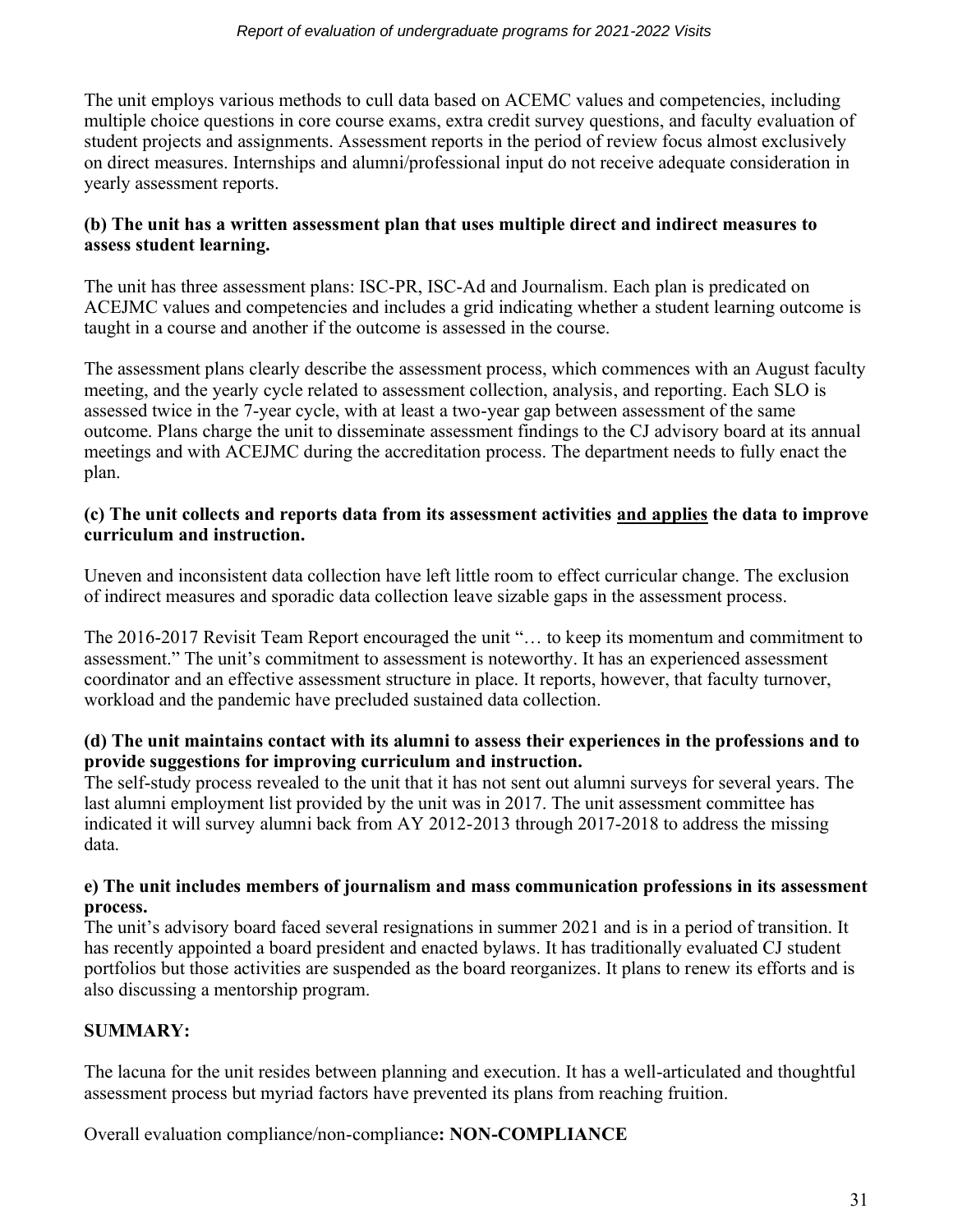## **PART III: Summary by site visit team**

1) Summarize the strengths and weaknesses of the unit.

# **Strengths**

A collegial faculty: faculty who are hard-working and student-centered

Students who are engaged and appreciate the faculty

Robust student media that provides opportunities, training, and development for all department majors

Innovative programs such as the Civil Rights Pilgrimage

Strong and demonstrable emphasis on EDI

A strong, effective, and well-respected department chair

# **Weaknesses**

An over-worked faculty with heavy course loads struggling during the pandemic

Faculty turnover and retention are on-going concerns

The unit's effective assessment plans must be more rigorously followed and fully enacted to collect data and inform curricular changes

Furniture in classrooms and a lab support staff member are unmet needs from the last site team visit

Decline in department student enrollment, particularly in journalism

Maintaining existing equipment and securing new equipment to stay current

# **2) List the standards with which the unit is not in compliance.**

Standard 9: Assessment

## **3) Summarize the problems or deficiencies that should be addressed before the next evaluation (i.e., related to non-compliance with standards).**

Department needs to follow the assessment plans in place so they have consistent data to help guide curricular decisions. Need to have more direct and indirect measures to build a comprehensive base of evidence.

## **4) In the case of a recommendation for provisional accreditation, list the deficiencies that should be addressed before the provisional status can be removed.**

**5) In the case of a recommendation for denial of accreditation, clearly and fully explain the reasons that led to the recommendation.**

**6) If the unit was previously accredited, summarize the significant deficiencies noted in the previous report and the actions taken to correct them. If the unit was in noncompliance in the same standard(s) on the previous two visits, identify the standard(s) and the problems noted. Explain actions taken to correct the problems.**